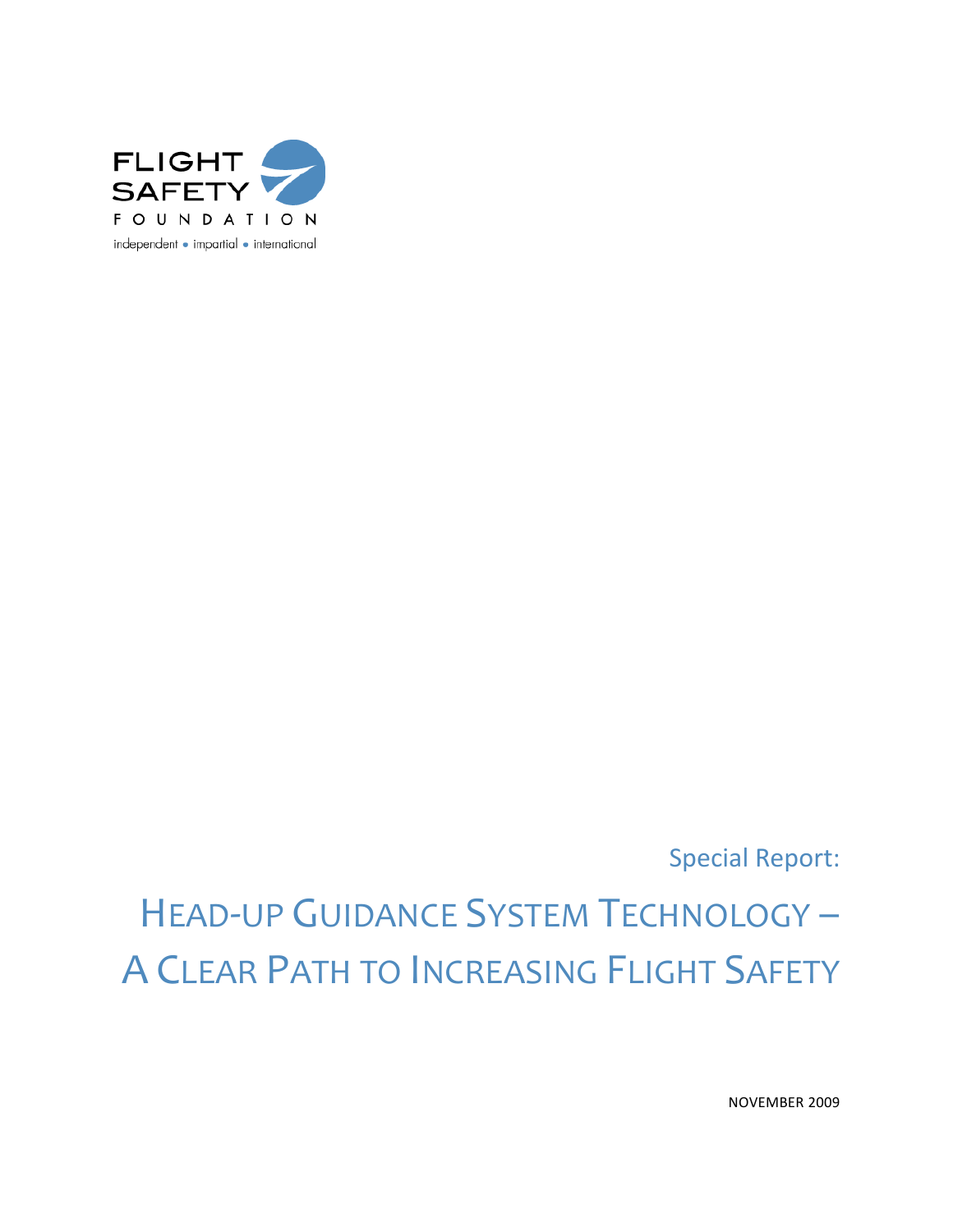## **1. EXECUTIVE SUMMARY**

.

In 1990, Flight Safety Foundation conducted the study *Head-up Guidance System Technology (HGST) — A Powerful Tool for Accident Prevention*. Because almost 20 years has passed since that study, and because the technology and applications have significantly matured during that period, the Foundation felt it beneficial to conduct an updated assessment of the safety benefits of Head-up Guidance System Technology (HGST).

A database was developed for this updated HGST study using the Airclaims Ltd. World Aircraft Accident Summary (WAAS) database, the FSF Approach and Landing Accident database and the FSF Runway Excursion database. The study focused on multi-engine turbojet and turboprop airplanes with MGTW of 12,500 pounds or greater, which generally represent modern glass cockpit aircraft. The resulting HGST study database consisted of 983 commercial air carrier, business and corporate airplane accidents during the time interval from 1995 through 2007.

In both the 1990 study as well as the updated version, Head-up Guidance System Technology (HGST) refers to wide field-of-view Head-up Displays (HUDs) designed to display critical flight information during all phases of flight. Most importantly, HGST provides real-time display of the aircraft flight path vector and acceleration conformal with the real world scene and allows the pilot access to other critical information such as airspeed, altitude, etc. while viewing the outside scene.

The study assumed an operational HGS at the pilot flying station and a properly trained crew. Seventeen distinct safety properties of the HGST were defined. Each of the HGST safety properties was assessed for each accident to determine the likelihood that the respective HGST safety property would have or likely would have prevented the accident. This was accomplished using a subjective evaluation on the part of a highly skilled safety professional. A separate audit was conducted by another safety professional to confirm the analysis standards, and to audit every 10th aircraft accident in the database to assess evaluation consistency.

The study concludes that in modern jet aircraft (glass cockpit) the HGST might have prevented or positively influenced 38% of the accidents overall. Of those accidents where the pilot was directly involved, such as takeoff and landing and loss-of-control accidents, the likelihood of accident prevention due to HGST safety properties becomes much greater, 69% and 57%, respectively.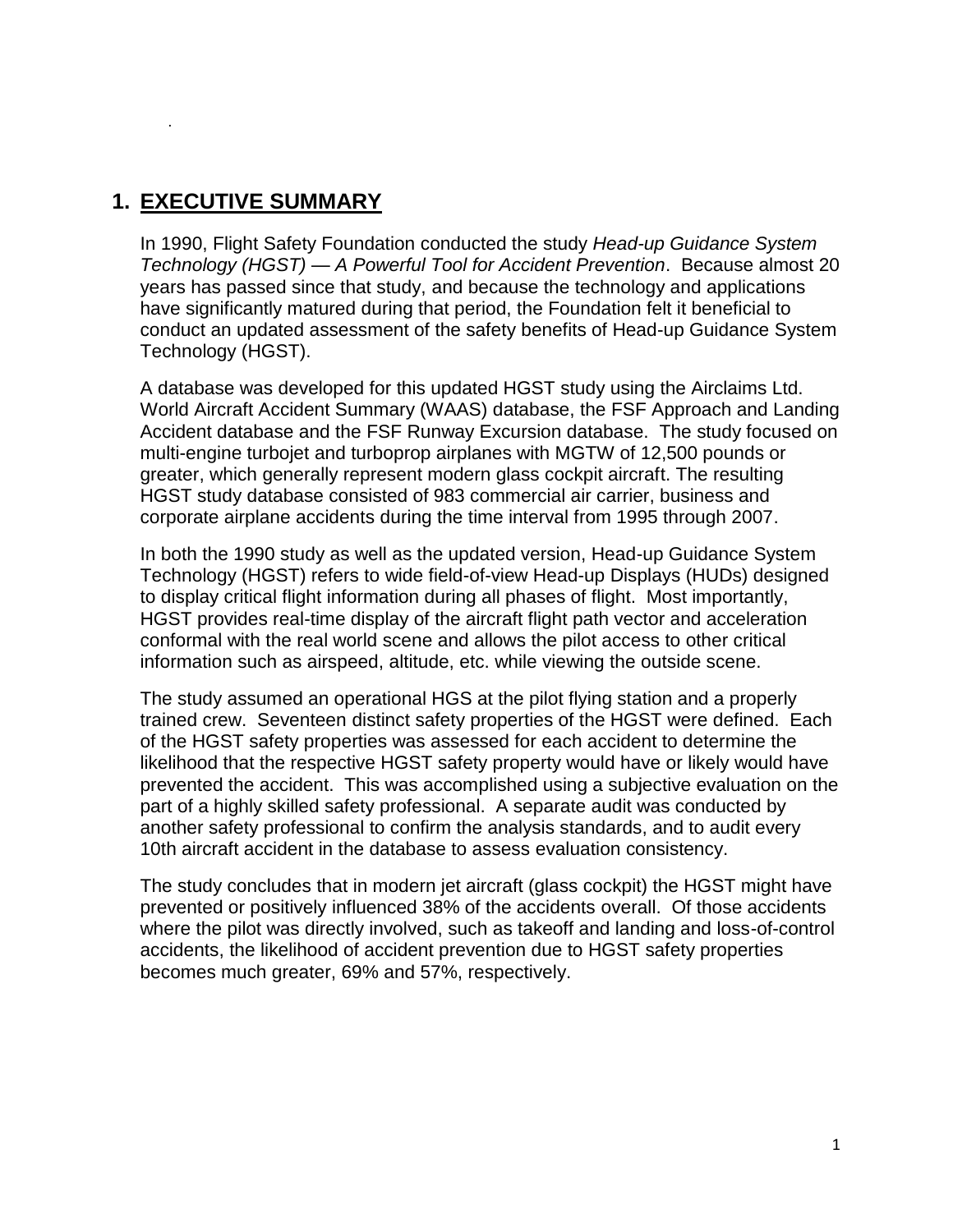## **2. INTRODUCTION**

In 1990, Flight Safety Foundation undertook a study of the benefits of Head-up Guidance technology to aviation safety. That study was completed in late 1990 and the results were published by the Foundation in the September 1991 *Flight Safety Digest*.

That study assessed what might have been the likely outcome of the reviewed accidents if properly operating head-up guidance equipment, correctly operated by a crew trained to use such equipment, had been in use aboard each accident aircraft. The study focus was civil jet transport accidents during the period between 1959 and 1989. In that study, the Foundation concluded that civil jet transport aircraft equipped with properly functioning head-up guidance system technology would have experienced significantly fewer accidents and reduced loss of life.

Twenty years have elapsed between the end of that study period and the present. During these two decades, the fleet of commercial transports has changed significantly. First and second generation large commercial jet transports have generally been replaced by airplanes with glass cockpits and avionics systems based on digital technology. Corporate airplanes have also undergone the change to digital avionics and electronic flight displays. Smaller regional jet and turboprop airplanes, many incorporating electronic displays and digital technology, have taken over much of the regional feeder operation. The substantially increased capabilities of modern avionics systems have increased the potential for improved safety through accident prevention.

In 1996, the Foundation created the Approach and Landing Accident Reduction (ALAR) task force as follow-on to its research activities in that area and in Controlled-Flight-Into-Terrain (CFIT) accidents. Since then, the Foundation's efforts to reduce accidents have been extremely well received by the aviation community. Underlying these activities were several research studies that were initiated in the early 1990s and largely concluded by 1998. The results were compiled and published in Volume 17, No. 11–12, and Volume 18, No. 1–2 of the FSF *Flight Safety Digest,* published as a combined issue for November 1998 through February 1999. The issue was entitled, "Killers in Aviation: FSF Task Force Presents Facts about Approach-and-landing and Controlled-flight-into-terrain Accidents."

A large number of aviation organizations and individuals was involved in conducting those studies and compiling the needed resources. Flight Safety Foundation's outreach to the aviation community on ALAR and CFIT culminated with numerous additional publications and guidelines optimized for easy use by flight crews and aviation management personnel.

At the time those studies were conducted, the research teams used the most current databases available which contained data on accidents which would yield information on the use of HGST and the reduction of both CFIT and ALAR accidents. Because the results of those studies were based on data that were considered to be beyond useful life, the Flight Safety Foundation opted to update the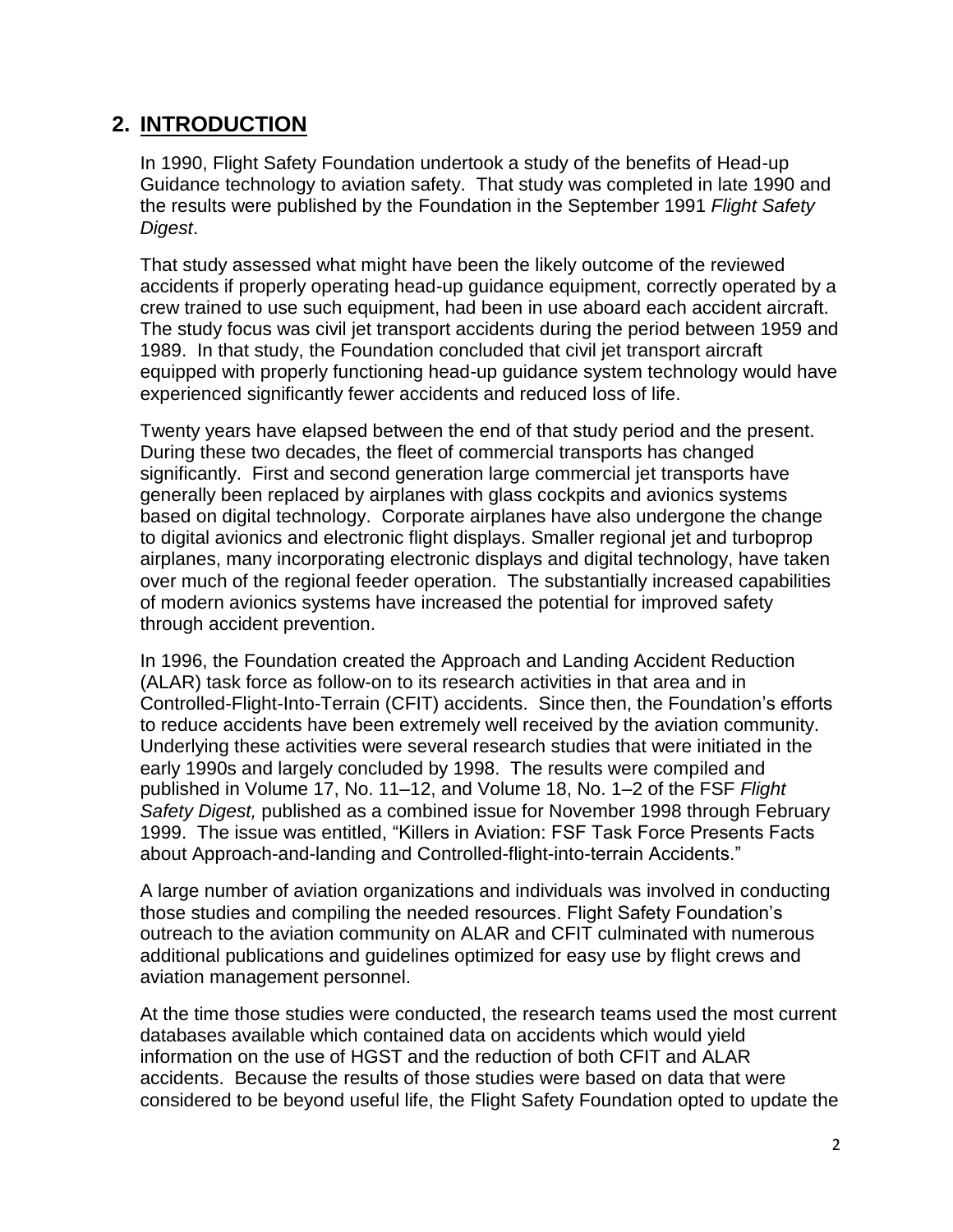databases for CFIT and ALAR, understanding that the resultant interventions were still valid. The Foundation also determined that a need existed to update and review the capabilities of currently available HGST when mapped against accidents that occurred over the period 1995 to 2007.

Against that backdrop, the Foundation took the decision to study the potential of current generation head-up guidance systems for accident risk reduction and prevention as applied to the current generation of civil jet and turboprop transport airplanes and modern corporate and business airplanes. This HGS study addresses a considerably broader fleet than that of the initial study, which was limited to large jet transports.

## **3. Methodology**

HGST has incorporated major technological advances to improve safety over the last 20 years since the original FSF study was conducted. Many of those advances are portrayed in the HGS safety properties listed in paragraph 3.b.

The study was designed to map each accident that occurred in the selected population against each of the safety properties listed in paragraph 3.b. This was accomplished using a subjective evaluation on the part of a highly trained safety professional. Following that assessment an audit was conducted by a separate safety professional. The audit was conducted on the first 20 accidents to compare a body of work against the initial audit as a means of confirmation that both the analysis and the audit were conducted using the same standards. Following this process, and as a quality control mechanism, a random audit was conducted on the initial assessment covering every 10th aircraft accident in the database.

## **3.a. General Approach**

The study airplane fleet consisted of both Western- and Eastern-built airplanes that, with minor exceptions, have entered service beginning in 1980 and later. This generally addresses airplanes that have incorporated some level of digital technology in avionics and flight systems, and would be considered to be, by today's standards, "modern" airplanes. The subject fleet included multi-engine turbojet and turboprop airplanes with a MGTW of 12,500 pounds and greater. Military and special use airplanes were excluded from the study.

The study addressed worldwide accidents during the 13-year period from the beginning of 1995 through 2007. The accident/incident database for this HGS study utilized the World Aircraft Accident Summary (WAAS) Ascend Division of Airclaims Ltd. database, the FSF ALAR database and the Runway Safety Initiative (RSI) Runway Excursion database. Where possible, the WAAS database was supplemented with the more detailed accident records from Ascend's Major Loss Records (MLR) database, the accident database of the National Transportation Safety Board (NTSB), and accident data resources from other countries, as appropriate. The goal was to gather enough relevant information about each accident/incident to ensure the HGST assessment was as accurate as possible.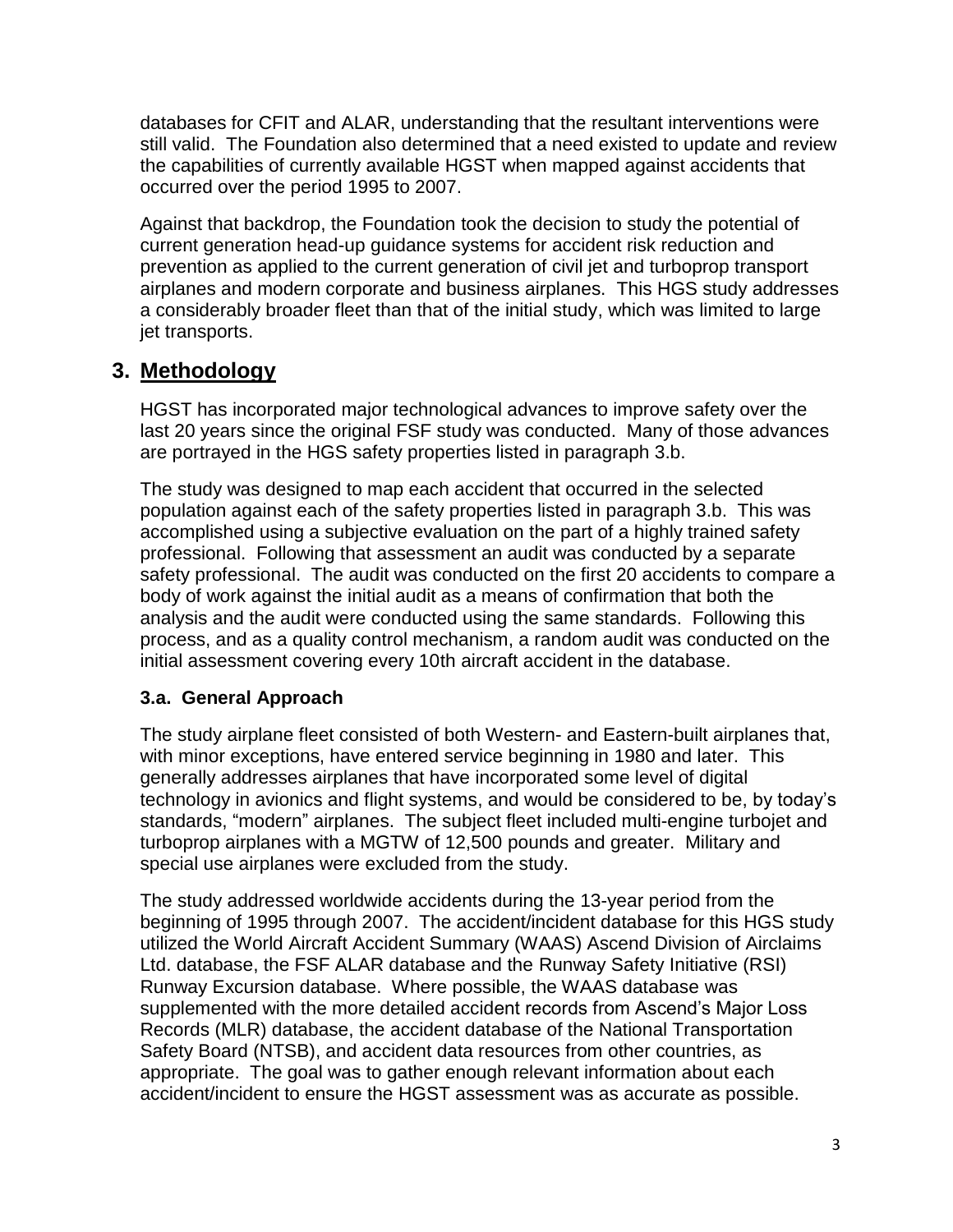However, in some cases the data were inadequate to make a reasonable assessment of the accident situation. In these cases, the assessment was marked as "Unknown."

The selection process is shown in Appendix C and resulted in 983 accidents which met the study criteria and time interval. A list of airplanes that met all the inclusion criteria that have had accidents during the 1995 through 2007 time period is included as Appendix A. The specific aircraft that were involved in accidents during that time period, but were excluded from the study, are listed in Appendix B.

Accidents in the database that were clearly ground accidents were also deleted from the study. The criterion for exclusion was that the accident happened on the ramp or immediately adjacent taxiways. Many of these accidents involved loading or servicing the aircraft. This definition of ground accident is consistent with the previous FSF Ground Accident Prevention (GAP) Program. Accidents that occurred on the active runway or active taxiway remained in the database.

The focus of the study was to determine the percentage of the accidents that would or might have been prevented by the application of the HGST safety properties. The study process began by developing a thorough understanding of the HGST properties that are relevant to accident prevention. The HGST safety properties in paragraph 3.b. were used to determine the accident prevention properties that could have been employed to reduce or eliminate the chance of the accident's occurrence. Each relevant accident was analyzed from the perspective of HGS prevention and intervention potential. The analysis subjectively assessed how the use of HGST and the HGS accident prevention/intervention property or properties might have interrupted the chain of events leading to an accident or incident.

For the purposes of this study it was assumed that the pilot flying the accident aircraft was properly trained and had an operational HGST. The HGS accident assessment assigned accidents to one of the following five categories, which are similar to those of the previous FSF HGS Study:

| <b>Yes</b>     | It is highly likely that HGST might have prevented the<br>accident/incident.                                                                         |
|----------------|------------------------------------------------------------------------------------------------------------------------------------------------------|
| <b>Yes (?)</b> | It is likely that the HGST might have prevented the<br>accident/incident.                                                                            |
| No (?)         | It is <b>unlikely</b> that HGST might have prevented the<br>accident/incident, but information is inadequate to determine with<br>further certainty. |
| <b>No</b>      | It is highly unlikely that HGST might have prevented the accident.                                                                                   |
| <b>Unknown</b> | Insufficient information is available to reach a reasonable<br>conclusion about the influence HGST might have had in the<br>accident.                |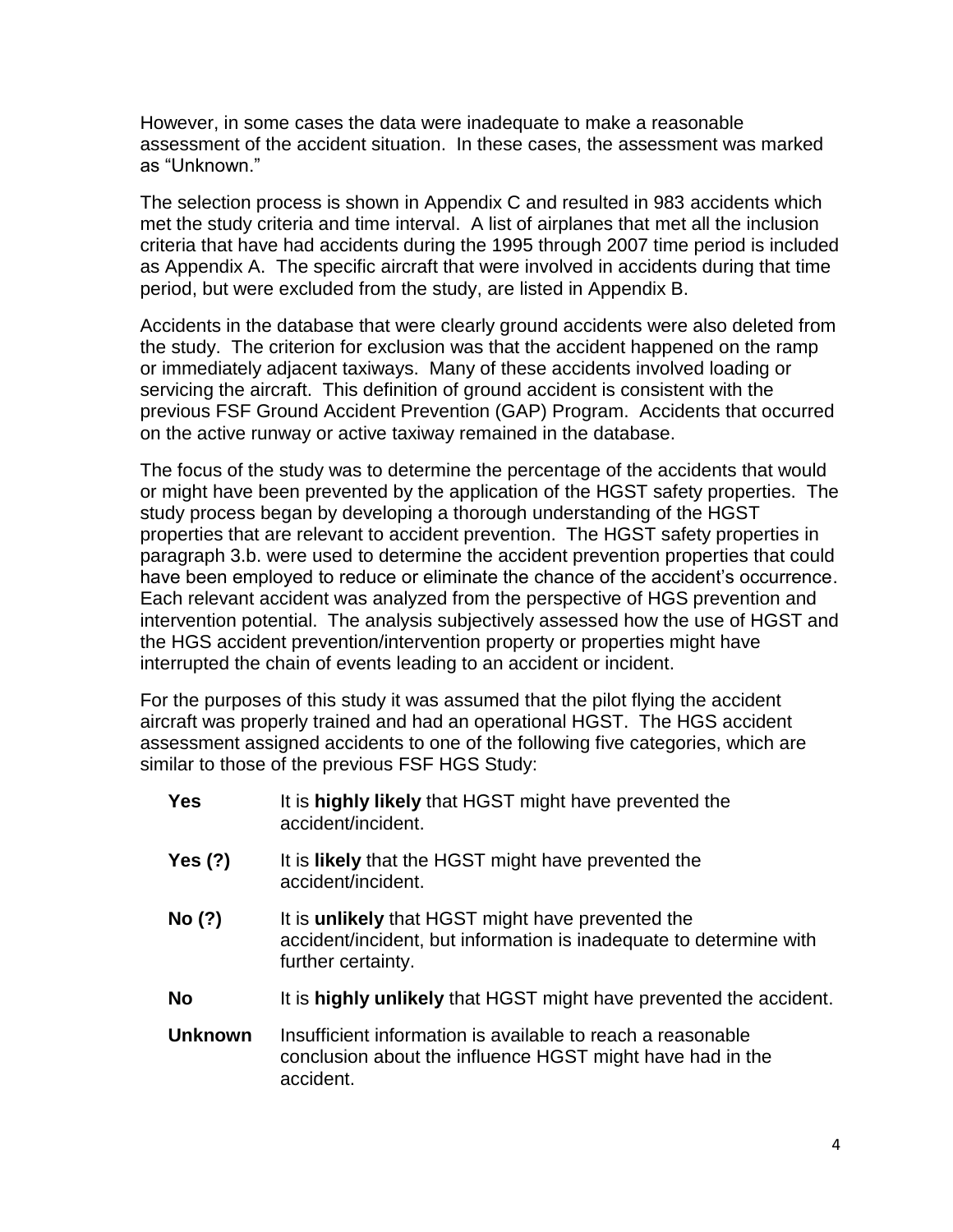## **3.b. HGS SAFETY PROPERTIES**

The following safety properties of the HGST were reviewed in connection with each aircraft accident. The goal was to determine whether or not the individual safety property would have had any effect on the outcome of the accident sequence.

## **3.b.1. Flight Path Vector**

The Flight Path Vector is inertially derived and provides instantaneous indication of where the aircraft is going relative to the outside world on a conformal display.

## **3.b.2. Flight Path Acceleration**

The acceleration (or deceleration) of the aircraft along the flight path is indicated by the Flight Path Acceleration symbol. The flight path acceleration is made up of the total acceleration forces acting on the aircraft, including acceleration generated by both the aircraft in the form of thrust and acceleration generated by the air mass the aircraft is moving through. To avoid confusion in the control of aircraft thrust, the Flight Path Acceleration symbol is removed from the display when the HGS detects a low-level decreasing performance windshear.

## **3.b.3. Guidance Cue**

The guidance cue provides lateral /vertical guidance from the Flight Control Computers (FCC) and provides lateral/vertical guidance to touchdown through rollout from the HGS computer. It also provides takeoff guidance from the HGST computer for lower-than-standard takeoff minimums.

## **3.b.4. Speed Error Tape**

The speed error tape provides a positive or a negative presentation of airspeed difference between actual and selected airspeed with an intuitive tape presentation. It also provides the pilot very precise control of speed in conjunction with the inertia caret.

#### **3.b.5. Runway Remaining**

The Runway Remaining symbology provides a digital readout in 500 foot increments during the takeoff ground roll and Category III Mode Rollout. The symbol simulates the runway markings such that the display will show a decrement by 500 feet as each marker is passed.

## **3.b.6. Deceleration Rate Index**

The deceleration rate index presented using the inertia caret indicates deceleration with respect to the airplane autobrake algorithms or other deceleration references familiar to the crew. The inertia caret algorithms run independently in the HGS computer and present an inertially derived deceleration indexed on the combiner. The index on the combiner is presented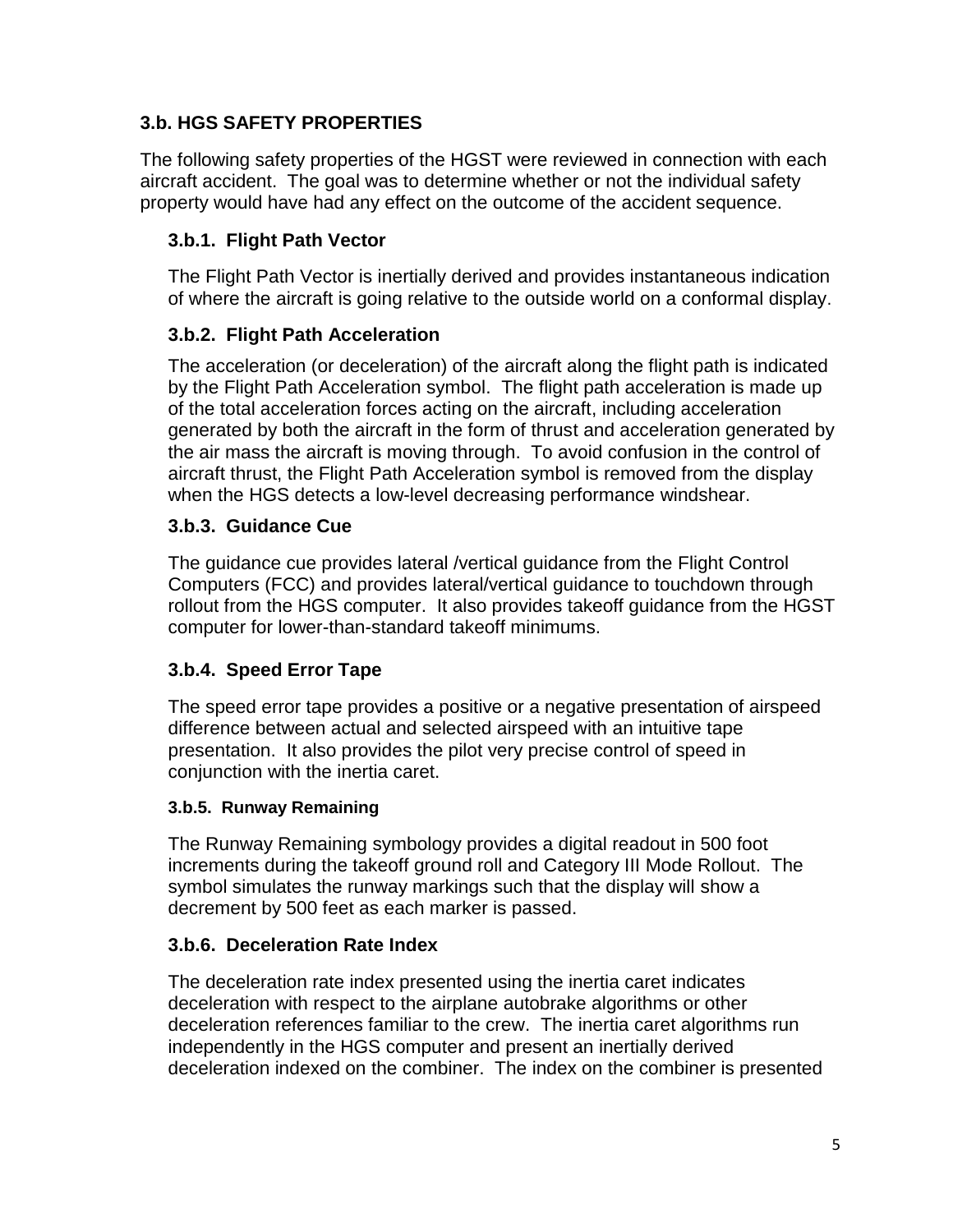with indices that represent set values that correlate to the airplane autobrake settings or to other deceleration performance references useful to the crew.

#### **3.b.7. Unusual Attitude Display**

During unusual attitudes, the HGS display automatically switches to a format designed for recognition of and recovery from the conditions. When the airplane attitude is restored to a stable condition, the display format is returned to the selected operating mode.

The HGS Unusual Attitude mode main display feature is a large attitude sphere in the center of the display with a distinct sky/ground indication. The basic airspeed and altitude scales from the Primary mode are also displayed, and the rest of the display is de-cluttered for concentration on the basic flight information. The Unusual Attitude mode is automatically entered and exited, overriding the currently selected normal operational mode on the display.

#### **3.b.8. Autonomous Flare Guidance**

The Flight Path Canards will appear attached to the sides of the Flight Path. They appear at approximately 105 feet altitude AGL. They serve as reference points that position them in line with the Autonomous Flare Cue when the flare maneuver is being correctly executed.

The Autonomous Flare Cue provides flare symbology in PRI, IMC and VMC modes. The symbol is both a flare anticipation and flare symbology cue. To distinguish between these two functions the dashed lines will become solid lines when the symbol is to be used as a flare symbology cue.

The No Flare Annunciation provides an indication that Autonomous Flare symbology cannot be provided. The symbol is displayed in the upper left area of the display.

#### **3.b.9. Tailstrike Limit and Tailstrike Advisory**

On takeoff the HGS provides a Tailstrike Limit symbol that is displayed when the pitch attitude indicates that the airplane is rotating at a rate or to and extent that will cause a tailstrike. The symbol looks like a bar bell: O----O. In order to avoid a tail strike, the pilot must not allow the boresight symbol to pass through the Tailstrike Limit symbol.

On landing, a Tailstrike Advisory is displayed in text on the combiner when the airplane is in an attitude or flares at a rate that would cause the airplane to strike the tail. This is caused by improper configuration, significant negative speed deviation or pilot induced oscillation from over-rotating during the flare.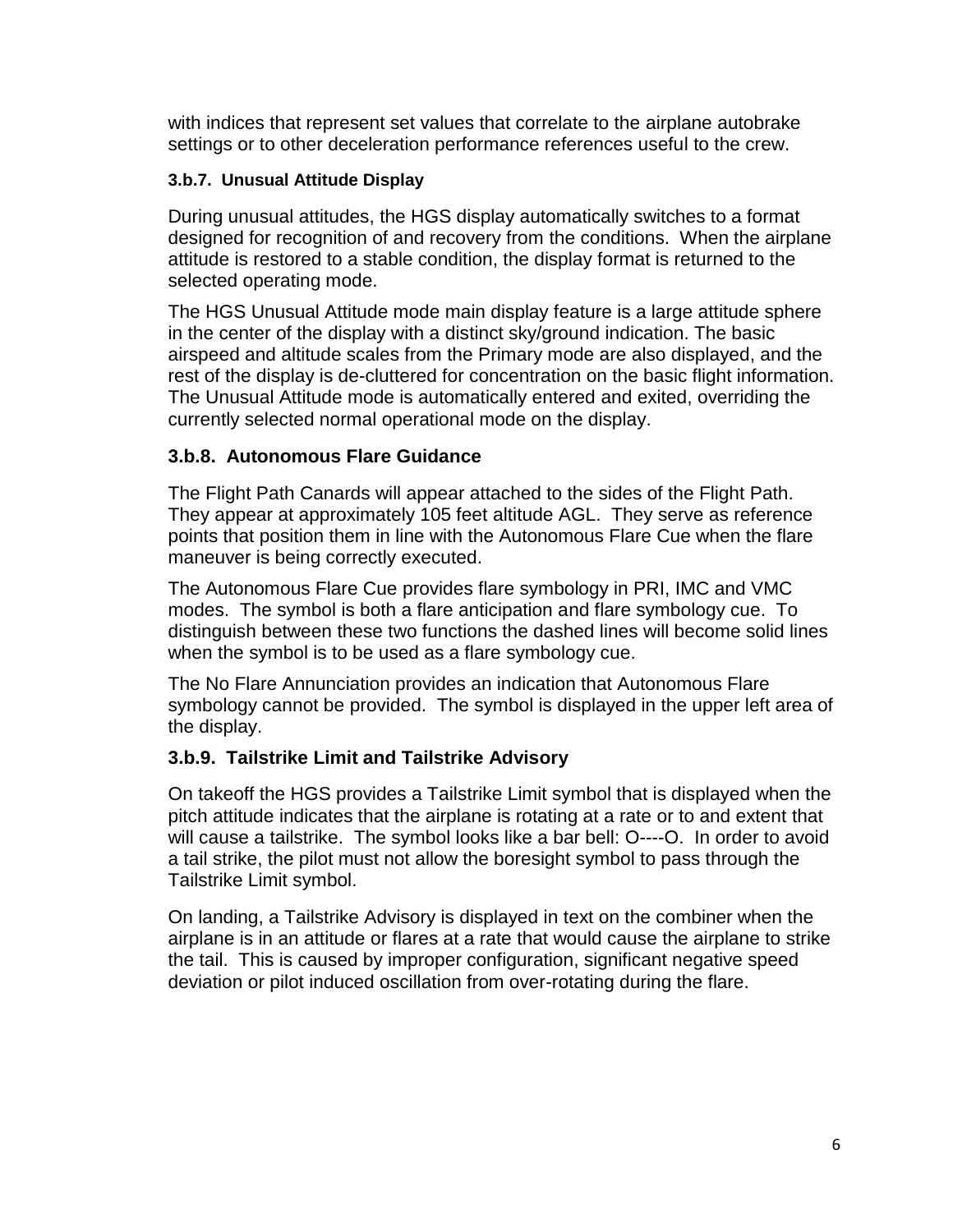#### **3.b.10. TCAS Guidance**

When a Resolution Advisory (RA) is received from the TCAS Computer, a TCAS Resolution Advisory Symbol is displayed on the HGS display. TCAS Resolution Advisories are either corrective or preventive. Corrective advisories are issued when the aircraft vertical flight path must be altered to avoid a collision, while preventive advisories are issued when an intruder is within range, but the current vertical flight path of the aircraft is safe and the pilot only needs to monitor vertical speed.

When a Corrective Up or Corrective Down TCAS Resolution Advisory is received by the HGS, the Corrective Resolution Advisory symbol is displayed indicating the "fly to" region for the Flight Path symbol to avoid a collision with the other traffic.

When a Preventive Up or Preventive Down TCAS RA is received by the HGS, the Preventive Resolution Advisory symbol is displayed indicating the safe region for the Flight Path symbol to avoid interference with other traffic.

#### **3.b.11. Windshear Avoidance/Recovery Guidance/Performance Margin Awareness**

Early recognition of wind shear is identified by observing the erratic wind direction and wind velocity on the wind direction symbol and velocity symbol. The HGS /HUD will provide an intuitive and immediate identification of performance margin available to the pilot during a windshear recovery by displaying the AoA limit symbol. The pilot maintains the flight path vector over the solid guidance cue and between the zero degree pitch line and the AoA limit symbol. The pilot is able to monitor the energy of the airplane via the inertia caret, which combined with the Speed Error Tape, can also provide indications of windshear conditions. To avoid confusion in the control of aircraft thrust, the Flight Path Acceleration symbol is removed from the display when the HGS detects a low-level decreasing performance windshear.

#### **3.b.12. Improved Pilot Performance during Engine Failure on Takeoff Operations**

The following symbols provide the pilot with a more intuitive method to quickly ascertain airplane state, stability, performance and performance margin.

Flight path vector Inertia caret Speed error tape Slip skid Zero degree pitch line Angle of Attack Limit (AoA)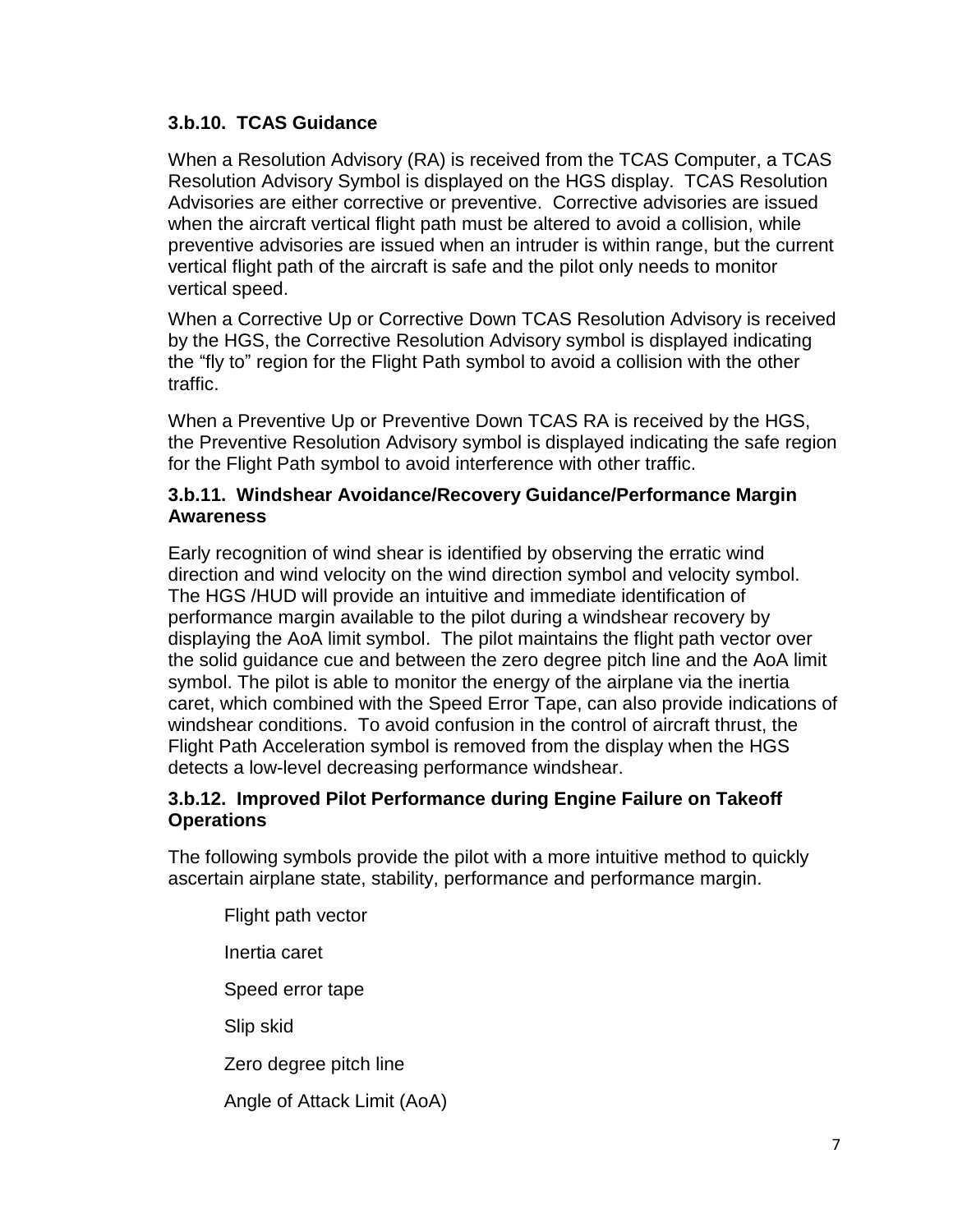This set of symbols allows the pilot to quickly and intuitively determine the inputs required to stabilize the airplane for engine-inoperative flight. The flight path displays the airplane's path referenced to the zero degree pitch line to establish a positive rate of climb. The AoA limit symbol provides the pilot a visual reference establishing the maximum ascent capability. The area displayed between the glideslope reference line and the AoA limit determines the performance margin available. The flight path also presents lateral position and when referenced to the slip/skid indicator intuitively provides guidance to the pilot to apply the appropriate rudder forces to stabilize the airplane laterally. The speed error tape presents precise speed control to maintain the designated speed for the engineout condition. Since the speed the pilot must maintain can vary with when the engine failure occurred during the profile, the speed error tape can be a significant benefit to the pilot in establishing and maintaining the desired speed.

#### **3.b.13. Surface Movement Guidance**

Surface Movement Guidance is a system that will help pilots navigate better on airport taxiways and runways. This Surface Guidance System (SGS) uses an airport database to identify the centerline and edges of the current runway or taxiway the aircraft is operating on, and display virtual centerline, edge lines, signs and other symbols that overlay the actual airport taxiways, runways and signage on a conformal Head-Up Display. With this extra situational awareness, pilots will be able to maneuver on the ground with confidence and minimize runway incursions. This capability will utilize multiple technologies to provide accurate position information to ATC and other aircraft.

#### **3.b.14. Weather Avoidance**

The zero degree pitch line can be used to determine whether the airplane has the ability to safely fly over low-level thunderstorms in the airplane's path, or the flight path vector can be used to determine a safe and efficient route to circumnavigate thunderstorms.

#### **3.b.15. Selectable Descent Path — Glideslope Reference Line**

The reference setting for glideslope is indicated by the position of the Glideslope Reference Line relative to the Horizon Line. The Reference Glideslope value is also displayed digitally at both ends of the Glideslope Reference Line. The Glideslope Reference Line is a conformal display representing the glideslope value selected on the HCP or MCDU or received from the FMC, meaning that the Glideslope Reference Line overlaying a point on the ground indicates that the airplane position is at an angle equal to the glideslope reference point. Maneuvering the aircraft so that the Flight Path symbol overlies any point along the symbol's dashed line results in a descent angle equal to the glideslope value selected. Initiating a descent when the Glideslope Reference Line overlays the runway touchdown zone allows a constant descent angle approach to be flown with purely visual information.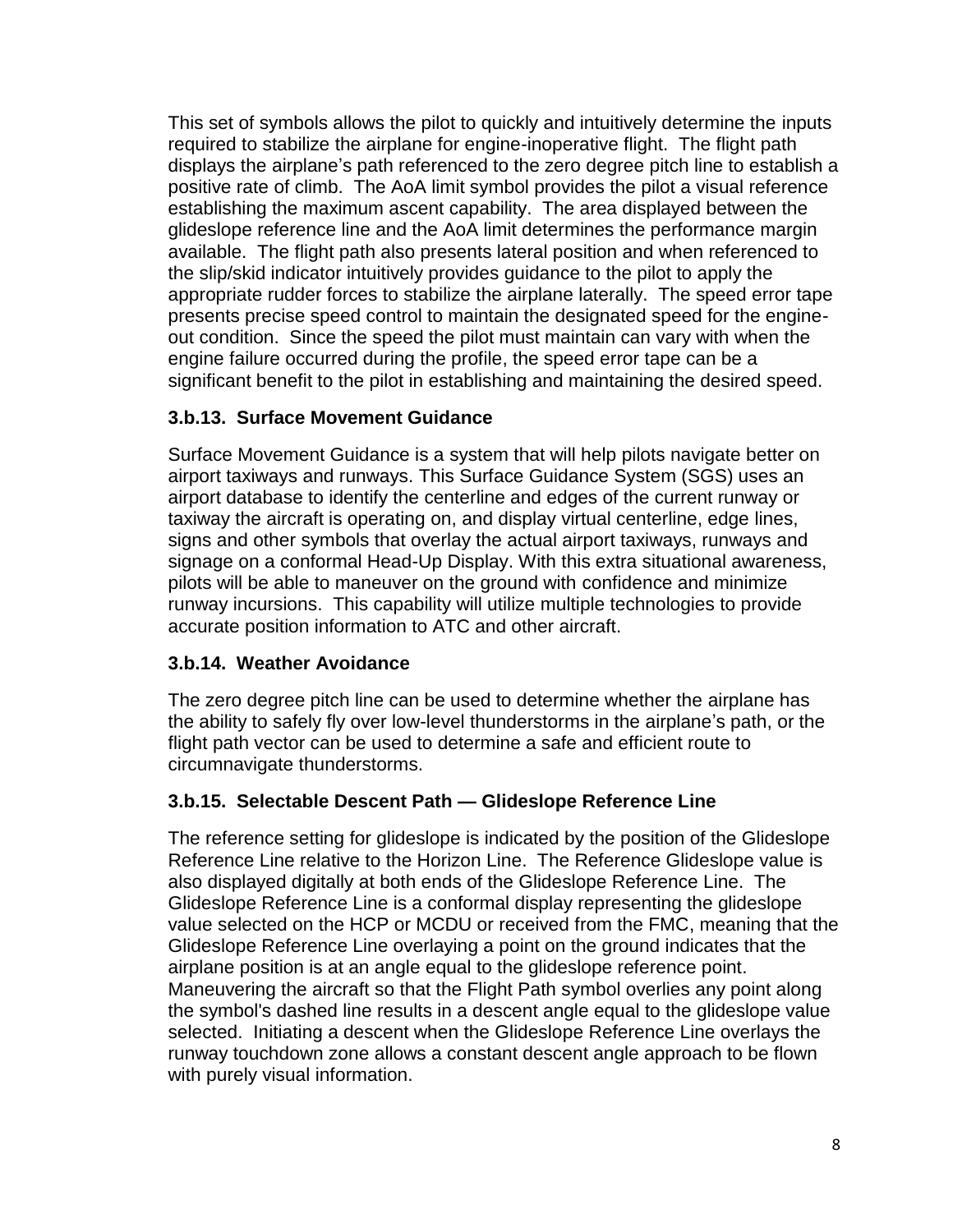#### **3.b.16. Energy Management during RTO**

The inertia caret and deceleration index are used to monitor the Rejected Takeoff (RTO) function. The inertia caret and deceleration index presentation display to the pilot the stopping efficiency and capability of the airplane. The pilot knows the stopping value associated with indexed points of the display and the inertia caret presents the level of braking effect the system is experiencing.

#### **3.b.17. Angle of Attack (AOA)**

The Angle of Attack Scale and Indicator is displayed in the upper right of the display. It consists of a round dial with pointer and a digital readout that indicate the aircraft's current angle of attack.

The angle of attack approach reference band is displayed on the Angle of Attack Scale. It indicates the normal approach angles of attack when the flaps are in a landing position.

The angle of attack stick shaker trip point is displayed to provide a visual indication of the aircraft's stick shaker angle of attack.

#### **4. Aircraft**

This study focused on modern multi-engine turbojet and turboprop aircraft with glass cockpit technology which entered service in 1980 or later and which are 12,500 pounds MTGW or greater. For purposes of this study military aircraft, special use aircraft (e.g., CL 215/214), and helicopters have been excluded. The list of aircraft addressed in the study is presented in Appendix A. The list of aircraft that had accidents but were not included is attached as Appendix B.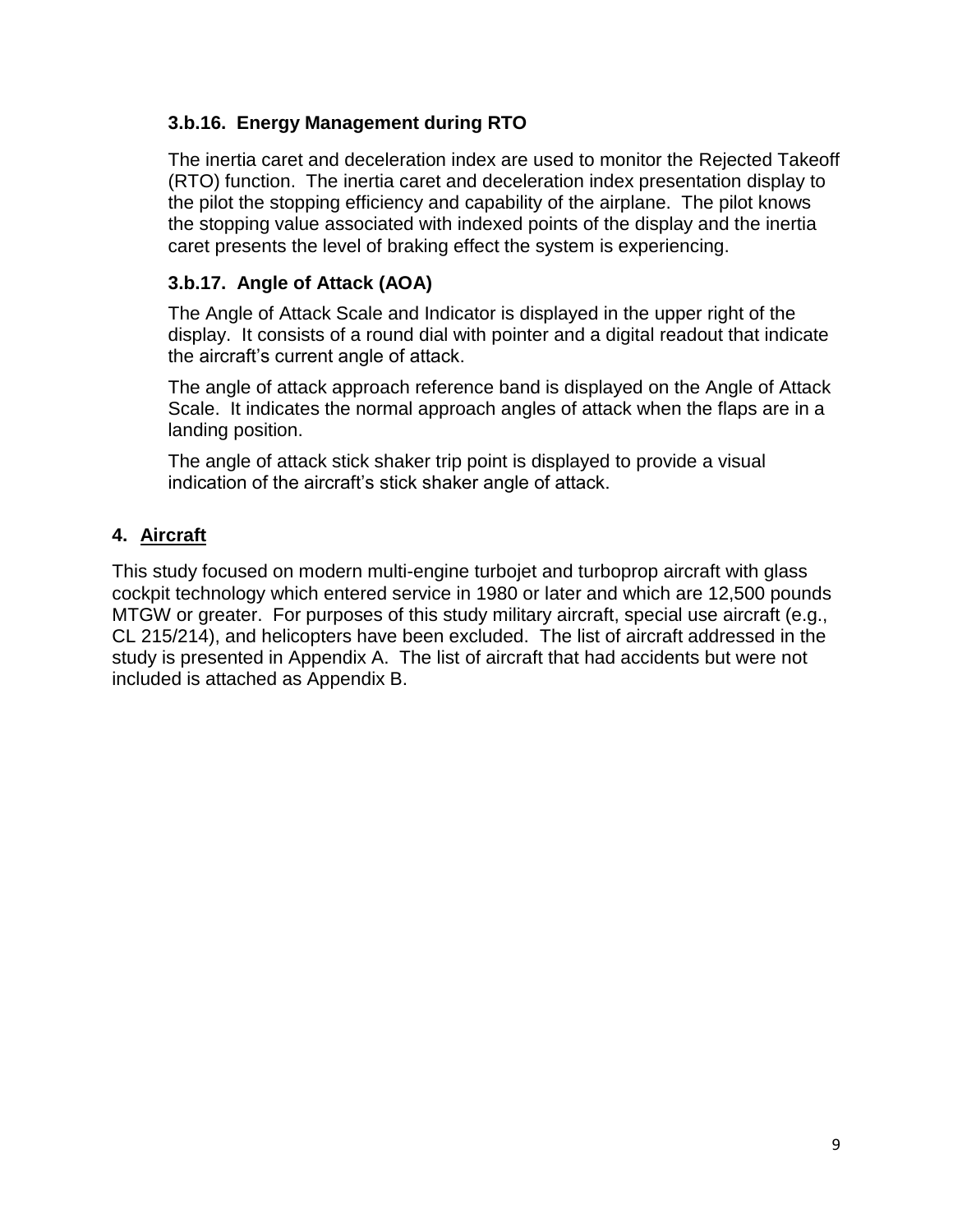## **5. Analysis and Results**

The following sections present the results of the analysis, first for the entire database of accidents, then for each of the major categories of the WAAS database as defined by the initiating event of the accident. These categories are presented in the order of greatest HGST influence.

#### **5.1 Data Assessment for Overall Database**

The final assessment database consisted of 983 accidents.



Figure 1 Overall Study HGST Affects for Accident Prevention

As shown in Figure 1, of the 983 accidents, 38% would have been influenced positively by the use of HGST. Some 54% would not have been influenced by the technology, and 8% did not have adequate data to make an assessment.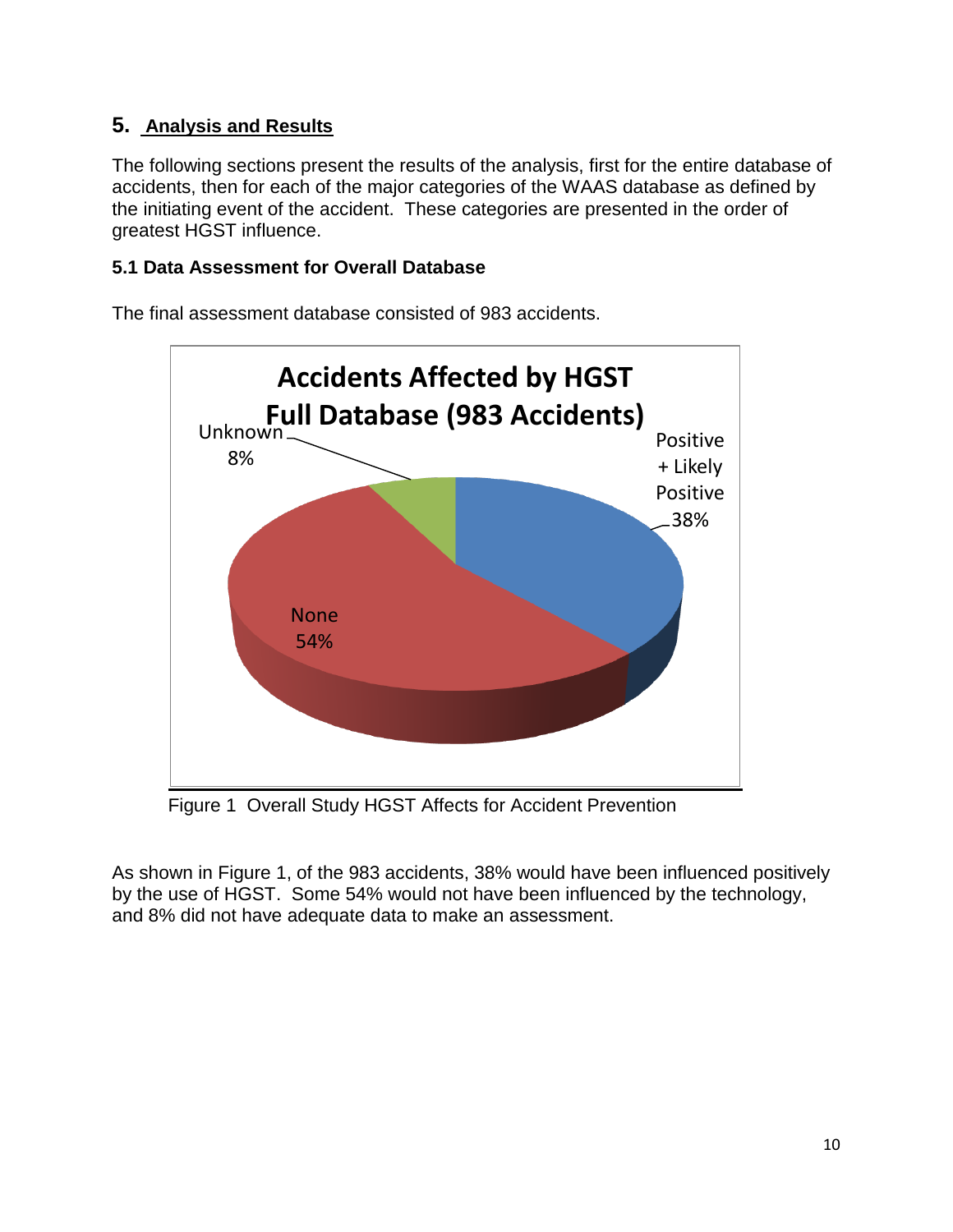The specific safety properties that were judged to be relevant are shown in the following figure.



Figure 2 Ranking of Safety Properties for Full Database

The frequency of involvement of specific safety properties are ranked in Figure 2. Generally, if the HGST had a positive effect on the accident, there was often more than one relevant safety property. For example, in takeoff or landing accidents, control of the airplane state would have been enhanced by a combination of Flight Path Vector, Flight Path Acceleration, and Speed Error Tape.

Those accidents where pilot involvement was critical were the accidents most likely to be positively influenced by the use of HGST. Several categories of accidents had little to do with the flight crew involvement, and consequently would not have been affected significantly by HGST.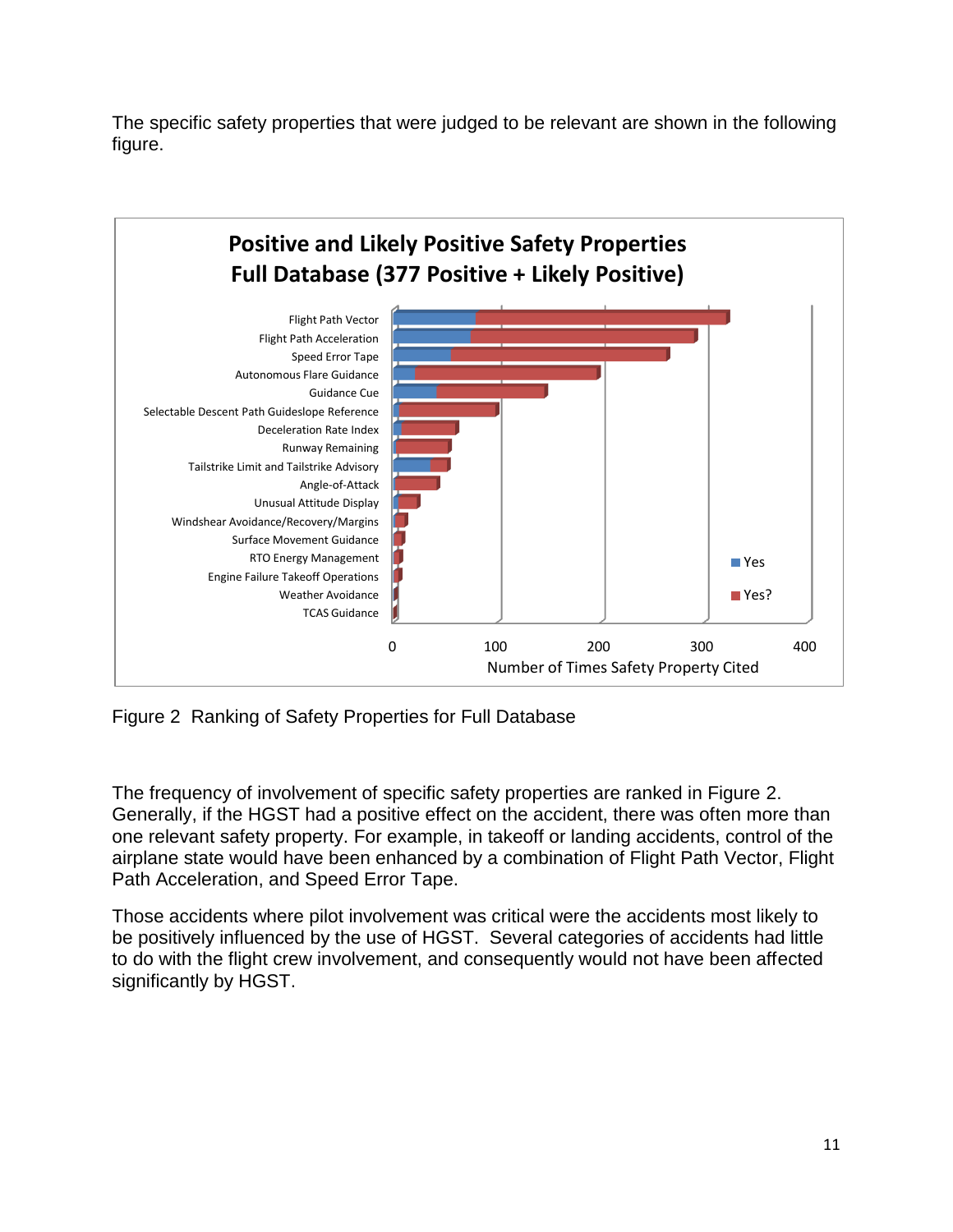Figure 3 shows the distribution of the Positive and Likely Positive assessments across the range of database accident categories. The categories most affected by HGST are Takeoff and Landing and Loss of Control. Conversely, categories such as Explosion and Fire, Mechanical Failure, and Environment are unlikely to be affected by HGST. Each of these categories will be reviewed in the following sections.



Figure 3 Categories of Accidents Positively Affected by HGST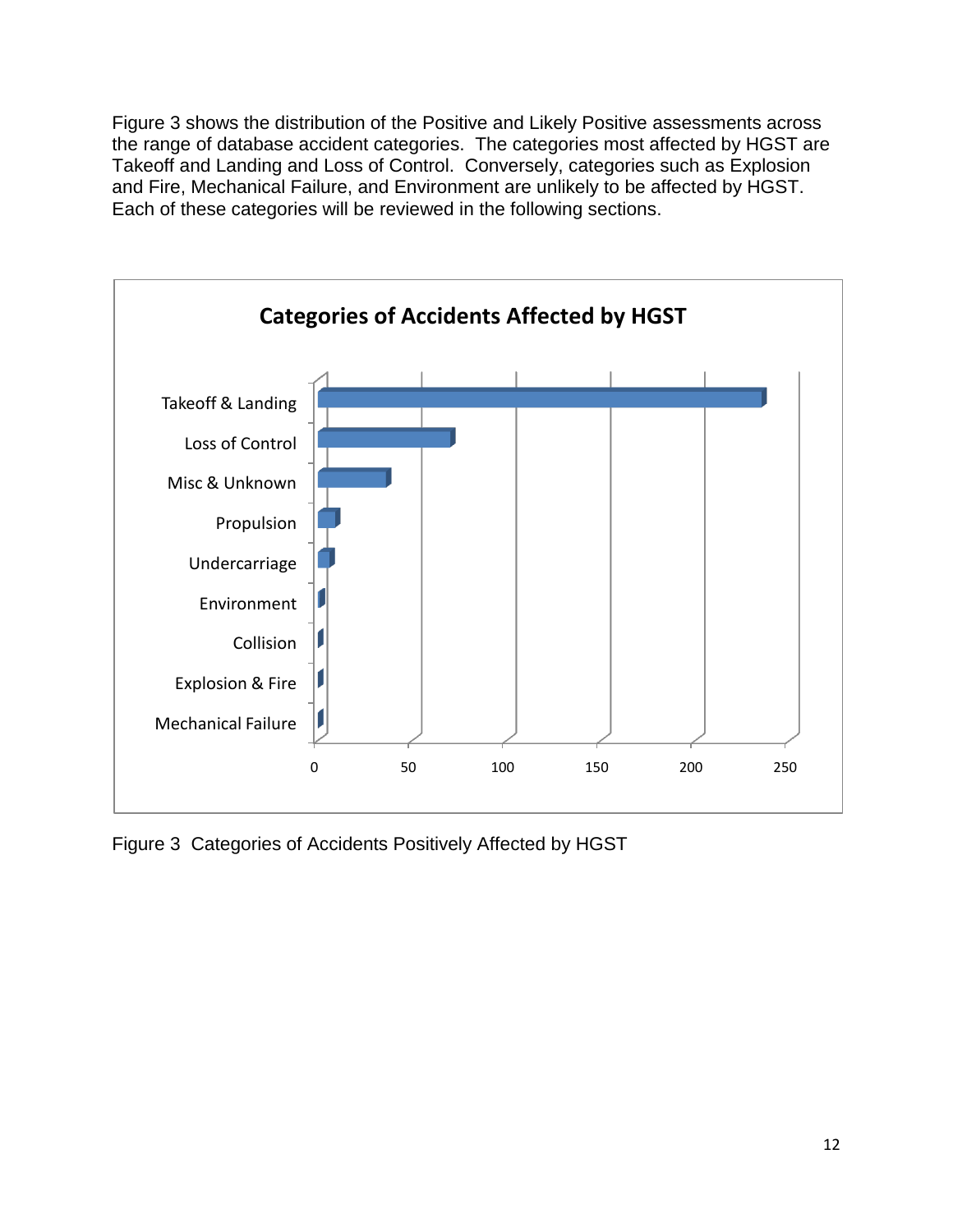#### **5.2 Takeoff and Landing Accidents**

The largest category of accidents in the database was the Takeoff and Landing category. It consisted of 341 of the 983 accidents, more than a third of the accidents. Within that category, in more than two thirds of the accidents, HGST would have positively or likely positively influenced the outcome, as shown in Figure 4. In only a quarter of the accidents was the HGST unlikely to have positively influenced the outcome. Although this category includes both takeoff and landing, the landing accidents typically outnumber the takeoff accidents by a factor of four, i.e., approximately 80% of the accidents in this category are associated with landing.



Figure 4 HGST Influence in Takeoff and Landing Accidents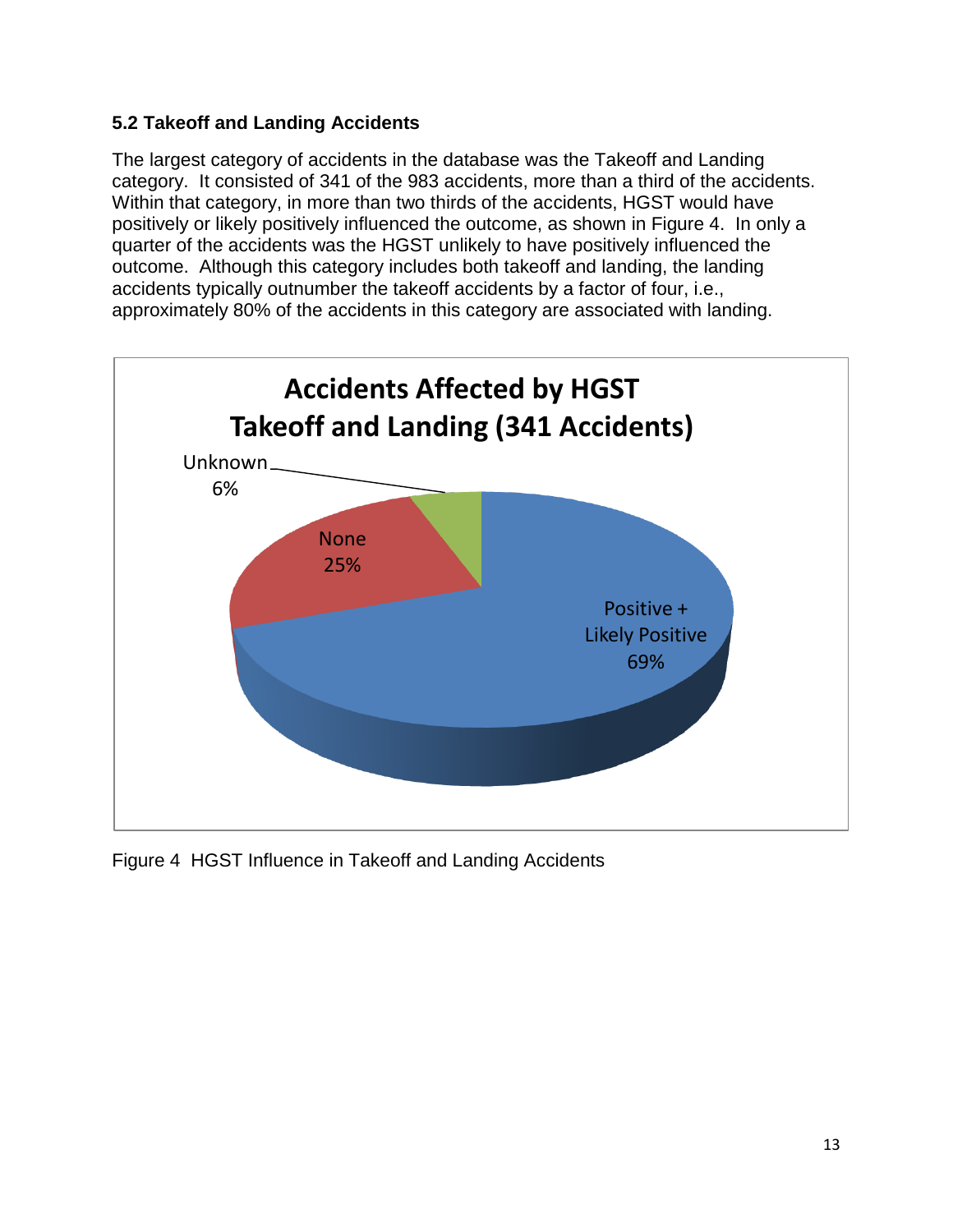The involvement of the specific HGST safety properties is shown in Figure 5.



Figure 5 Ranking of Safety Property Influence for Takeoff and Landing Accidents

The most important information on the display consistently appears to be flight path and speed error information, and would have positively influenced the majority of these accidents. Flare guidance information would have positively influenced almost half of the accidents in this category. Since approximately 4 out of 5 accidents in this category are landing accidents, the influence of flare guidance is even more significant, since this guidance applies only to landings. Where guidance information was available, the display of those data on the HGS was very significant. In many of the accidents, a precision approach was not flown. In those cases, the Selectable Descent Path Glideslope symbology presented the means to increase the precision of a non-precision approach.

An example of the type of accident in this category is described in the following narrative taken from the Database:

"Following an ILS approach to Runway 06L at Cleveland, the aircraft landed long and fast and was then not stopped before the end of the runway. It overran, through the ILS localizer antenna, and eventually came to rest about 600ft. beyond the end of the runway. During the overrun the aircraft's nose undercarriage failed and collapsed rearwards.The accident happened in daylight (1248L) but in IMC. Wind 340deg./22kt., gusting to 35kt., visibility 0.5sm in snow, runway RVR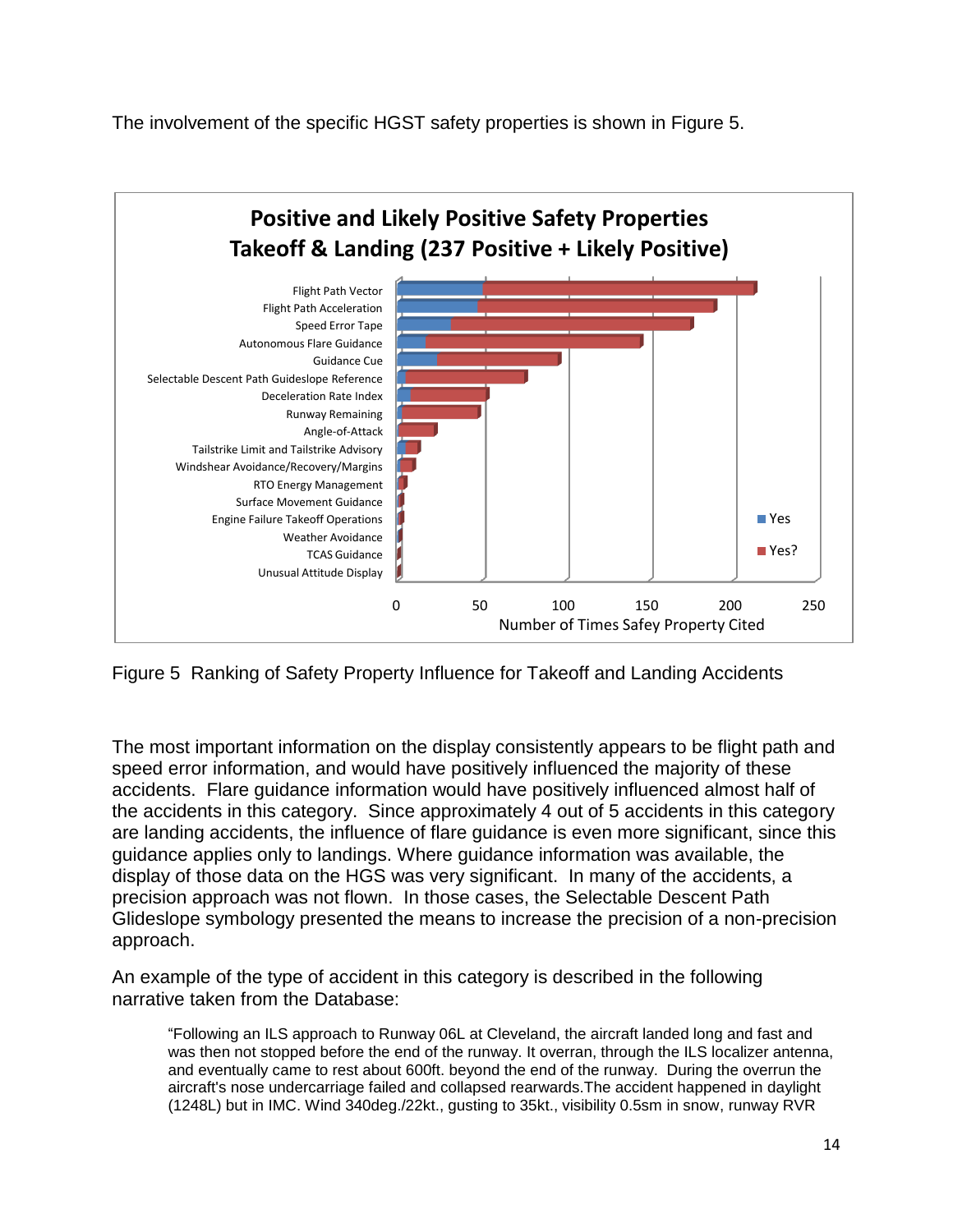4,000ft., broken cloud at 1,100ft. and overcast at 1,600ft., temp -3F and dew point -4F. At 1147L a NOTAM was issued which described Runway 06L/24R as being covered with thin wet snow. The runway had been 'broomed' for its full length and liquid de-icer and sand applied. 'Tapley' braking action readings at that time for touchdown, middle and rollout zones were given as '60', '60' and '60' - 'Good.' After the accident new 'Tapley' readings varied between '25' and '30' - 'Medium to Poor', for all sections of the runway. Runway 06L at Cleveland is 6,800ft. long but the landing threshold is displaced by 530ft. The runway has an asphalt surface.The aircraft was operating a flight (2051) from Windsor Locks."

## **5.3 Loss-of-Control Accidents**

The next major category where HGST would have been influential is the category of Loss-of-Control accidents. This category represented 123 of the 983 accidents evaluated. Of particular importance is that the HGST would have positively or likely positively affected more than half of the accidents in this category, as shown in Figure 6.



Figure 6 HGST Influence on Loss-of-Control Accidents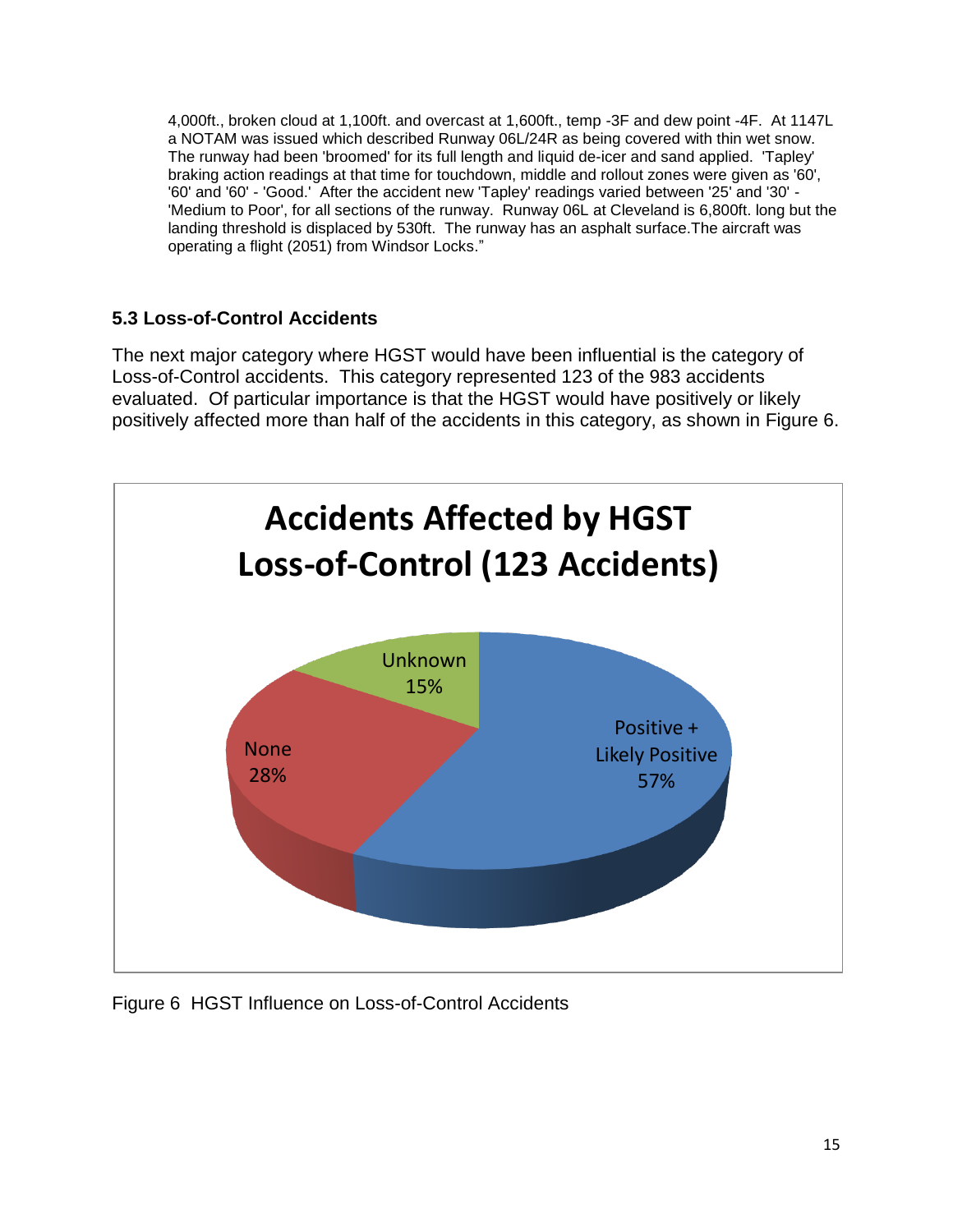The distribution of HGST safety properties is shown in Figure 7. The top safety properties are again the same three factors; Flight Path Vector, Flight Path Acceleration, and the Speed Error Tape. All three of these represent some aspect of the energy of the airplane.

The instance of tail strikes in Loss-of-Control accidents is relatively high and the value of the display of tail strike limit angles and advisories becomes significantly greater. In many cases, the Unusual Attitude symbology would have come into play as well.

![](_page_16_Figure_2.jpeg)

Figure 7 Ranking of Safety Property Influence for Loss-of-Control Accidents

An example of the typical accident in this category is described in the narrative as follows:

"Following an apparently normal take-off and initial climb from Runway 15 at Lima, about 3min. after departure, the co-pilot advised ATC that they had problems and wanted permission to return to Lima for an immediate landing. The co-pilot apparently told ATC that they had altitude and airspeed discrepancies. The airspeed was 'too low' and the aircraft's altitude was 'increasing too slowly'. Additionally, the wind shear warning had sounded for no apparent reason. ATC began to provide radar vectors to position the aircraft for a landing on Runway 15. Sometime later, when the aircraft was roughly on the base leg of the approach, control seems to have been lost and the aircraft crashed into the sea off Ancon, to the North of Lima. At impact, the captain's flight instruments were apparently indicating an airspeed of about 450kt. and an altitude of 9,500ft. The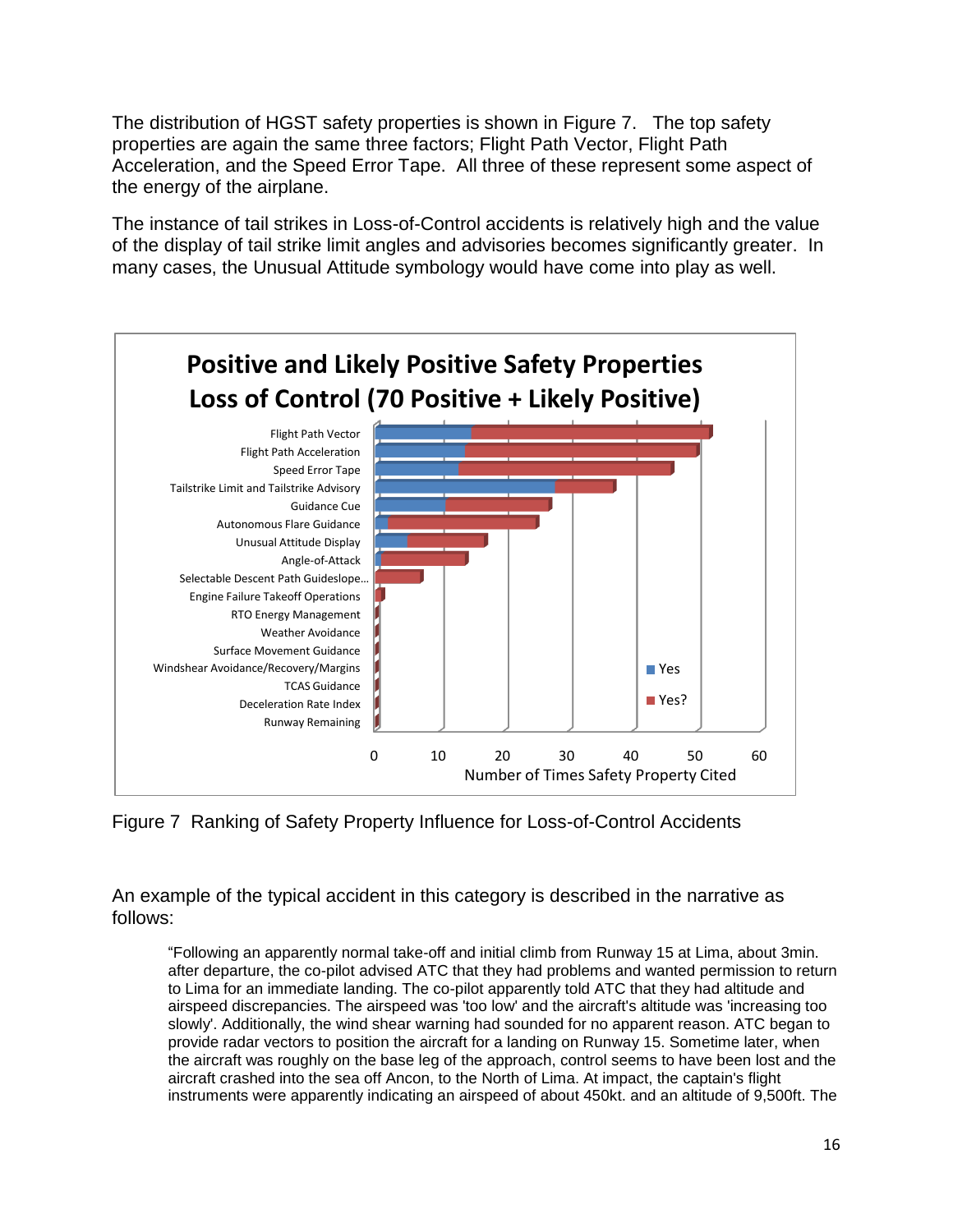aircraft crashed 29min. after take-off. According to press reports, one of the last transmissions from the flight was that 'the computers have gone crazy'. The accident happened in darkness (0111L). Weather; wind, light/southerly, 900ft. overcast and visibility 3km. The aircraft was operating a continuation of the PL603 service to Santiago. The flight originates at New York and has stops at Miami and Quito. There is an aircraft change at Lima. Subsequently press reports have quoted the Peruvian Transport Ministry as saying that three of the aircraft's static ports on the left side of the fuselage were found covered (blocked) by adhesive tape. The tape, which is said to be a neutral colour, was reportedly applied by Aeroperu maintenance personnel at Lima to protect the ports during washing and polishing prior to the accident flight. It is understood that the cause of the accident has been attributed to 'computer problems as a result of adhesive tape covering the aircraft's static ports."

#### **5.4 Miscellaneous Accidents**

This category of accidents represents a mixture. The WAAS database developers did not consider these accidents to be appropriate for the other distinct categories. This Miscellaneous category represents a significant portion of the total accidents, 110 out of 983 accidents. In this category, a third of the accidents would have been positively or likely positively influenced by the safety properties of the HGST, as shown in Figure 8.

![](_page_17_Figure_3.jpeg)

Figure 8 HGST Influence on Accidents in the Miscellaneous Category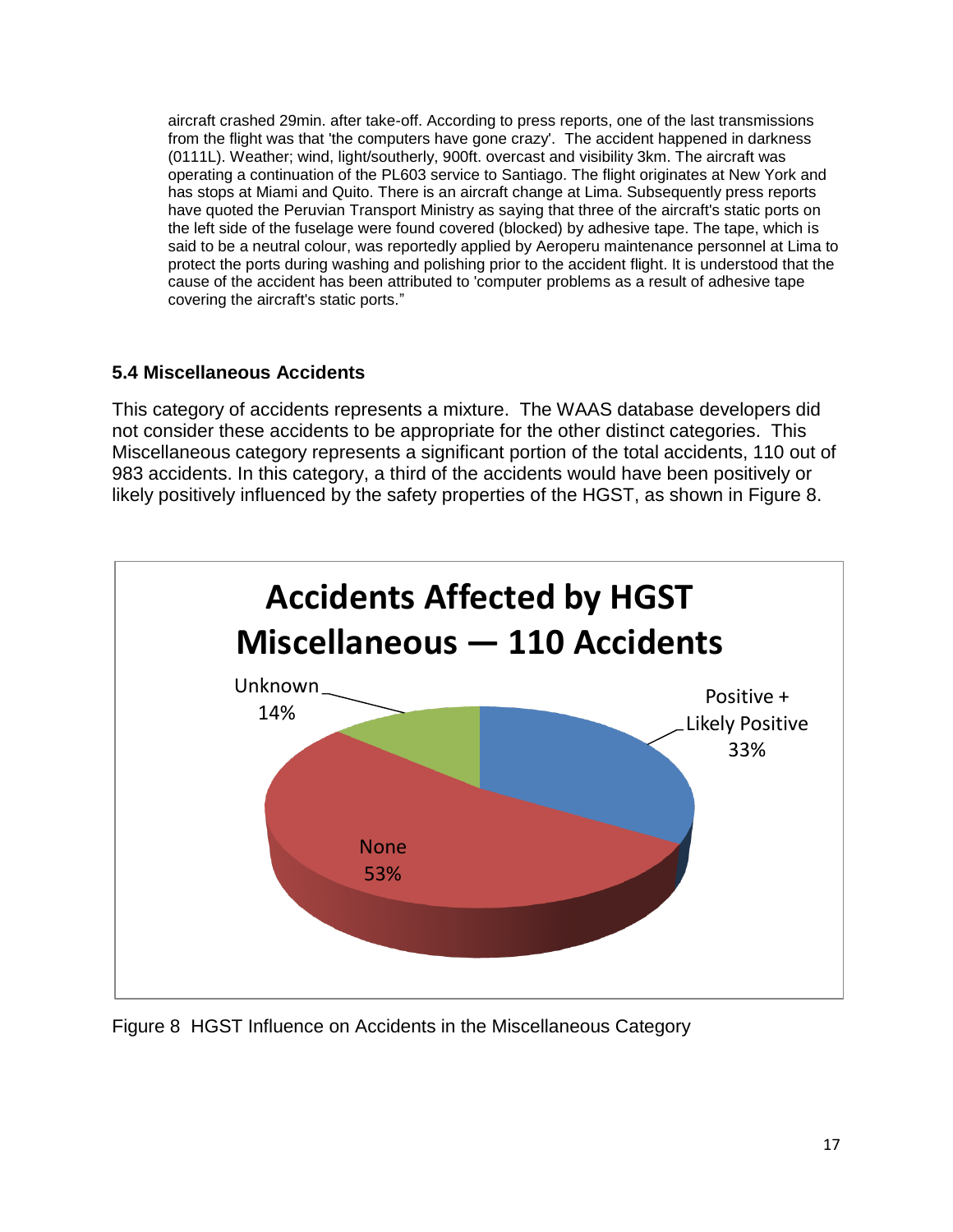The distribution of Safety Properties in the Miscellaneous category is shown in Figure 9. It is immediately apparent that the same Safety Properties that are prevalent in the preceding Takeoff and Landing and Loss-of-Control categories are also prevalent in this category.

![](_page_18_Figure_1.jpeg)

Figure 9 Ranking of Safety Property Influence for Miscellaneous Category Accidents

Two examples of the narratives of accidents in this category follow.

"During the landing roll on Runway 18 (L or R?) at Pusan, the aircraft veered to the side and ran off the runway. After leaving the runway the aircraft ran into a drainage ditch between the two runways and its left main undercarriage collapsed allowing the left propeller to strike the ground. The accident happened in daylight (0939L) and in VMC; wind 130deg./16kt. The aircraft was operating a flight (JJA502) from Jeju. It is understood that, after the accident, the pilot had claimed that the brakes and rudder had appeared to be ineffective. According to unconfirmed reports, after take-off from Jeju, the 'rudder hydraulic caution light' had come on intermittently. The aircraft's handling did not seem to be effected and, after discussing the problem with the company engineering department, the pilot elected to continue to Pusan. During the descent into Pusan the elevator feel caution light is also said to have come on intermittently."

While in normal cruise flight at FL270, one of the windshields cracked and the crew decided to depressurize the aircraft. They put on their oxygen masks but were reportedly unable to obtain any oxygen and lost consciousness. Meanwhile the aircraft had started to descend and entered a steep dive. The crew regained consciousness as the aircraft descended and were able to recover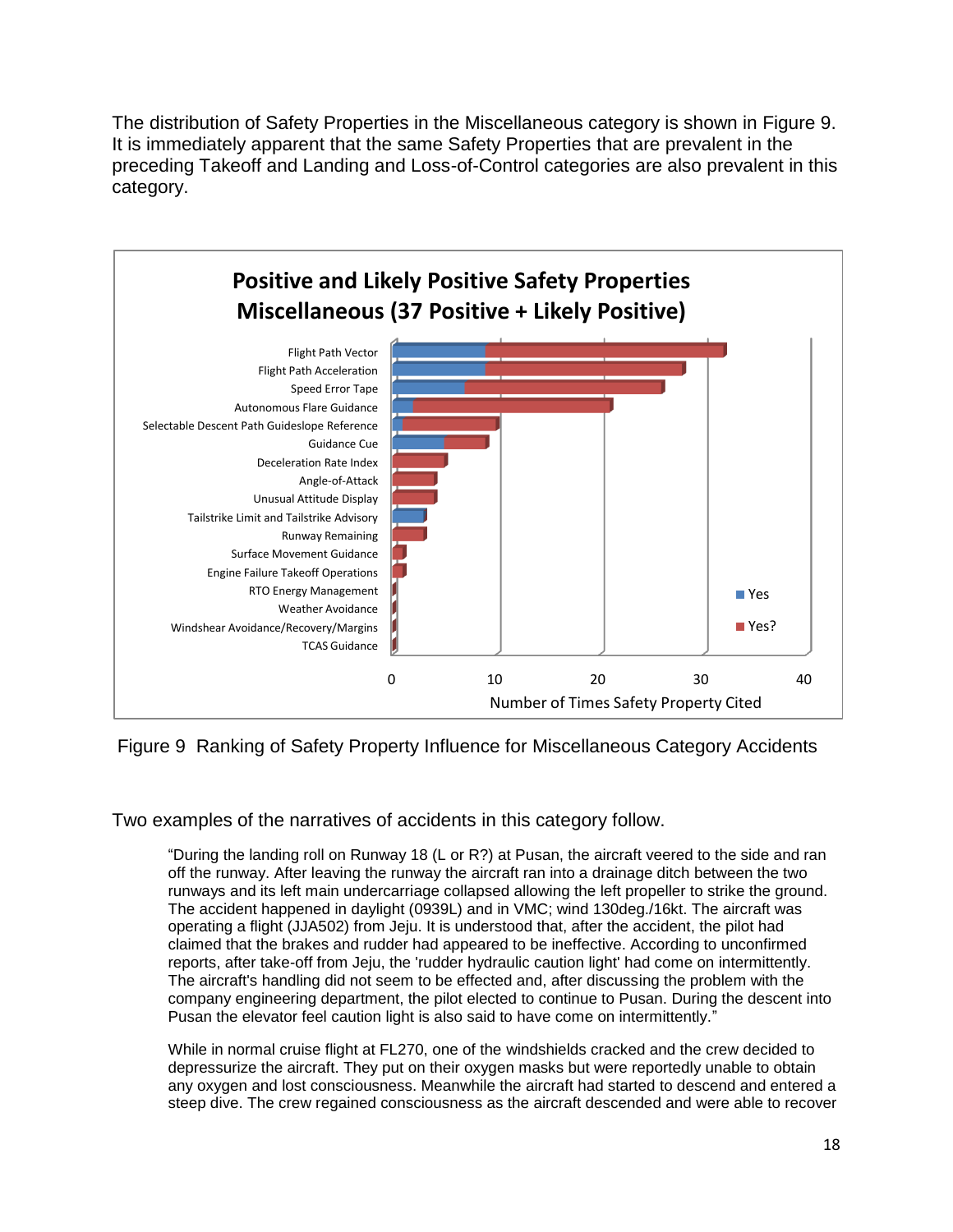from the dive. They subsequently elected to divert to Cape Girardeau where a safe landing was made sometime later. The accident happened in daylight (1030L) and in VMC.A subsequent inspection of the aircraft found that about 2/3 of the left horizontal stabilizer and 2/3 of the left and right elevator had separated and both wings were wrinkled. The oxygen system apparently worked when it was functionally tested in accordance with Airplane Flight Manual.

#### **5.5 Propulsion Accidents**

The category of accidents classified as propulsion-related accidents is considerably smaller in number than the previous categories of accidents. The proportion of accidents in this category that would have been positively affected by the HGST is also smaller. Less than 20% of the 48 accidents would have been positively or likely positively affected by the HGST, as shown in Figure 10.

![](_page_19_Figure_3.jpeg)

Figure 10 HGST Influence on Propulsion Accidents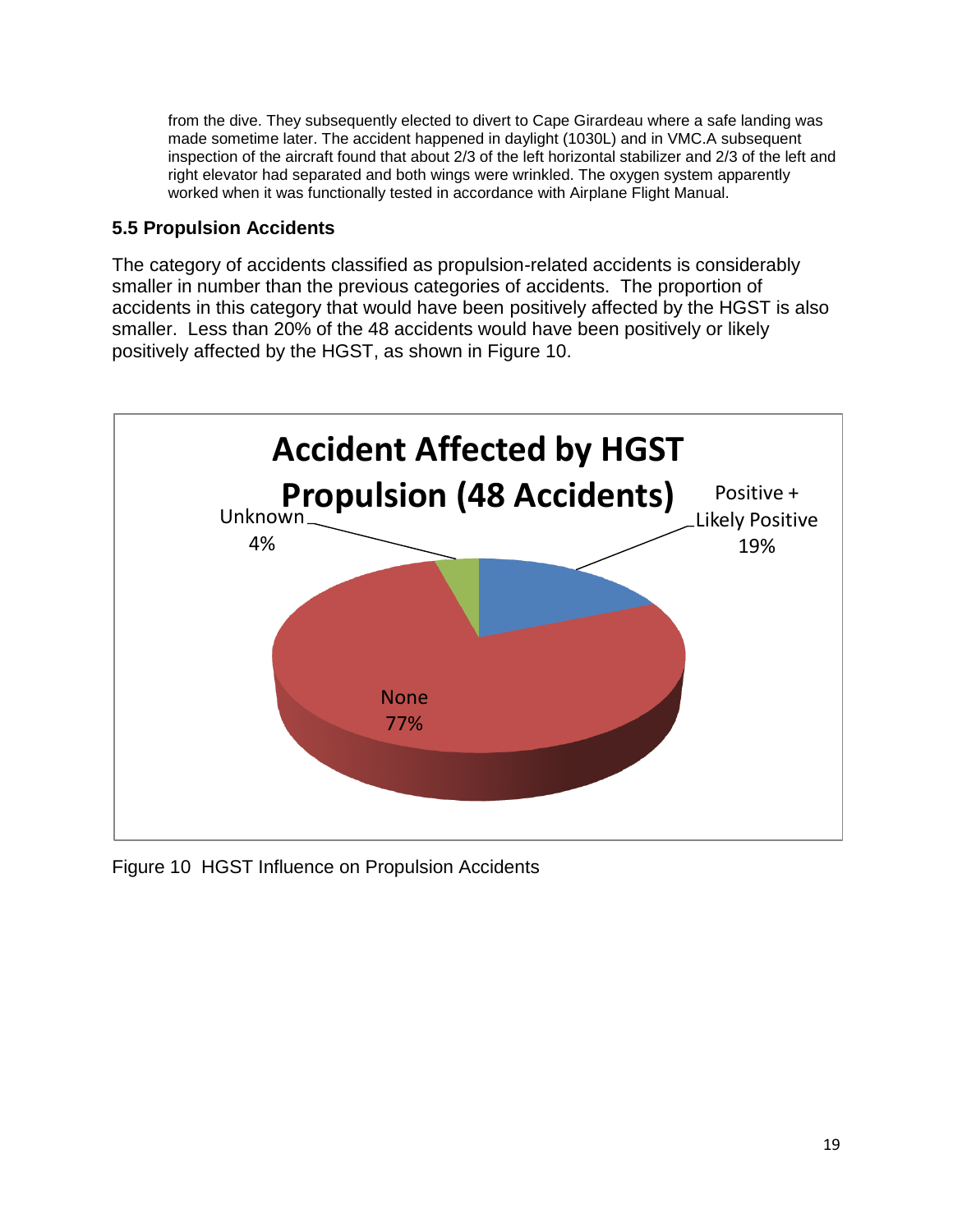Nevertheless, the same top Safety Properties again appear at the top of the list of properties in Figure 11.

![](_page_20_Figure_1.jpeg)

Figure 11 Ranking of Safety Property Influence for Propulsion Accidents

A couple of examples of the narratives associated with propulsion accidents follows.

"While en route between Tehran and Khorramabad and in normal cruise flight at 18,000ft, the aircraft's No.2 engine reportedly began to lose power and shut down. The pilot elected to divert to Araak; however, during the landing roll, directional control was apparently lost and the aircraft ran off the side of the runway. The accident happened in daylight (1910L). It is understood that one area under investigation is the possibility of engine icing. It is reported that the aircraft was flying in cloud without the anti-icing system activated when the engine began to lose power.

It is reported that on take-off from Lokichoggio, just after rotation, the aircraft encountered a flock of birds. The aircraft suffered multiple bird strikes with birds apparently being ingested into both engines. Power was lost and the aircraft touched down on the remaining runway length. The aircraft subsequently overran across rough ground and through trees. During the overrun the aircraft's nose and right main undercarriage failed and collapsed. After coming to rest leaking fuel caught fire and the aircraft was destroyed. The accident happened in daylight and in VMC. Wind easterly at 14kt."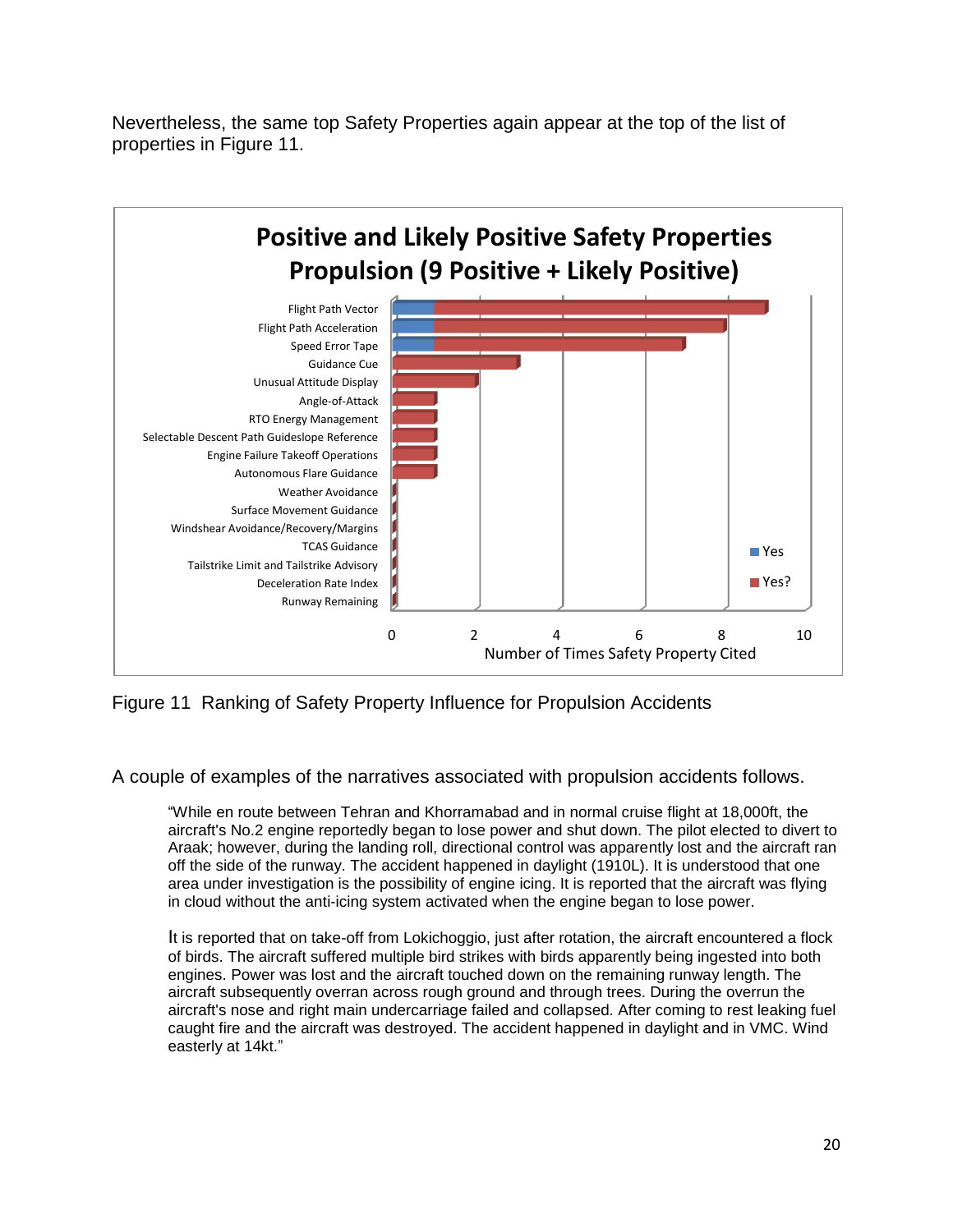#### **5.6 Undercarriage Accidents**

Accidents resulting from problems with the undercarriage comprise a relatively large set of accidents, although the portion that would be affected by the HGST safety properties is relatively small. As Figure 12 shows, there are 207 accidents in this category, but only 5 of these accidents were judged to be affected by the HGST safety properties. The safety properties that could have come into play are basically the same as those predominant in the previous categories.

![](_page_21_Figure_2.jpeg)

Figure 12 HGST Influence on Undercarriage Accidents

An example of the sort of accidents in this category is presented in the following narrative.

"After departure from Houston, the co-pilot was unable to raise the undercarriage handle to retract the undercarrage. The crew discussed the problem and concluded that they 'did not have a landing gear malfunction, as there was no EICAS message.' They subsequently followed the 'Gear Lever Cannot be Moved Up' checklist in the QRH. The co-pilot engaged the undercarriage 'Downlock Release' button and the undercarriage retracted. The flight then continued to Washington. On approach to Dulles International Airport, Washington, when the crew selected the undercarriage down, a 'LG LEVER DISAG' message appeared on the EICAS. The crew flew a missed approach and attempted to troubleshoot the problem. They recycled the undercarriage several times but to no avail - when the undercarriage was retracted, everything seemed normal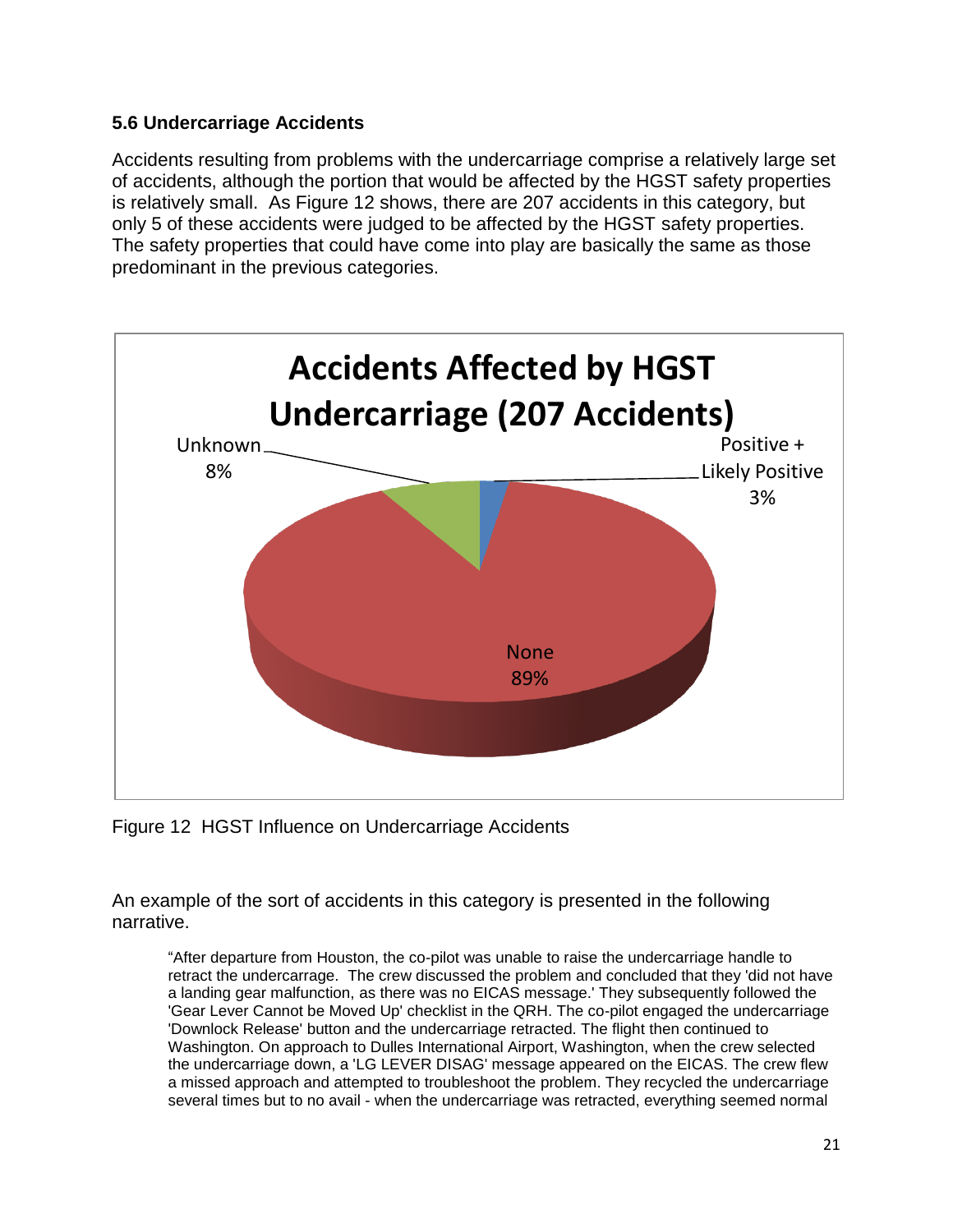but, when it was extended, the nose undercarriage failed to go down. They then carried out the Abnormal Landing Gear Extension Checklist, which included pulling the alternate undercarriage extension lever, but to no apparent effect. They subsequently carried out a fly-by of the control tower and ATC confirmed that, although the nose undercarriage doors were open, the nose undercarriage was retracted. The pilot declared an emergency before returning to Washington and landing with the nose undercarriage retracted. The aircraft came to rest on the runway where an emergency evacuation was carried out. Due to the attitude of the aircraft, a number of passengers and a flight attendant, who evacuated using the rear slides, sustained injuries while leaving the aircraft. The accident happened in daylight (2043L) and in VMC. The aircraft was operating a flight from Houston, Texas on behalf of United Express."

#### **5.7 Environment, Mechanical Failure, Explosion and Fire, and Collision Accidents**

The four remaining categories of accidents, Environment, Mechanical Failures, Explosion and Fire, and Collision accidents, were found to have little application of HGST safety properties. These accident categories were not generally very large. The following table shows the relative size of these categories:

| Category                  | Number of Accidents | <b>HGS Influence</b> |
|---------------------------|---------------------|----------------------|
| Environment               | 50 accidents        | 1 likely positive    |
| <b>Mechanical Failure</b> | 17 accidents        | 0 HGST influence     |
| <b>Explosion and Fire</b> | 19 accidents        | 0 HGST influence     |
| Collision                 | 19 accidents        | 0 HGST influence     |

In aggregate, these four categories comprise less than 10% of the accidents in the study database. In general, these accidents were caused by events or situations out of the pilot's direct control and it is unlikely that they might have been influenced by HGST safety properties.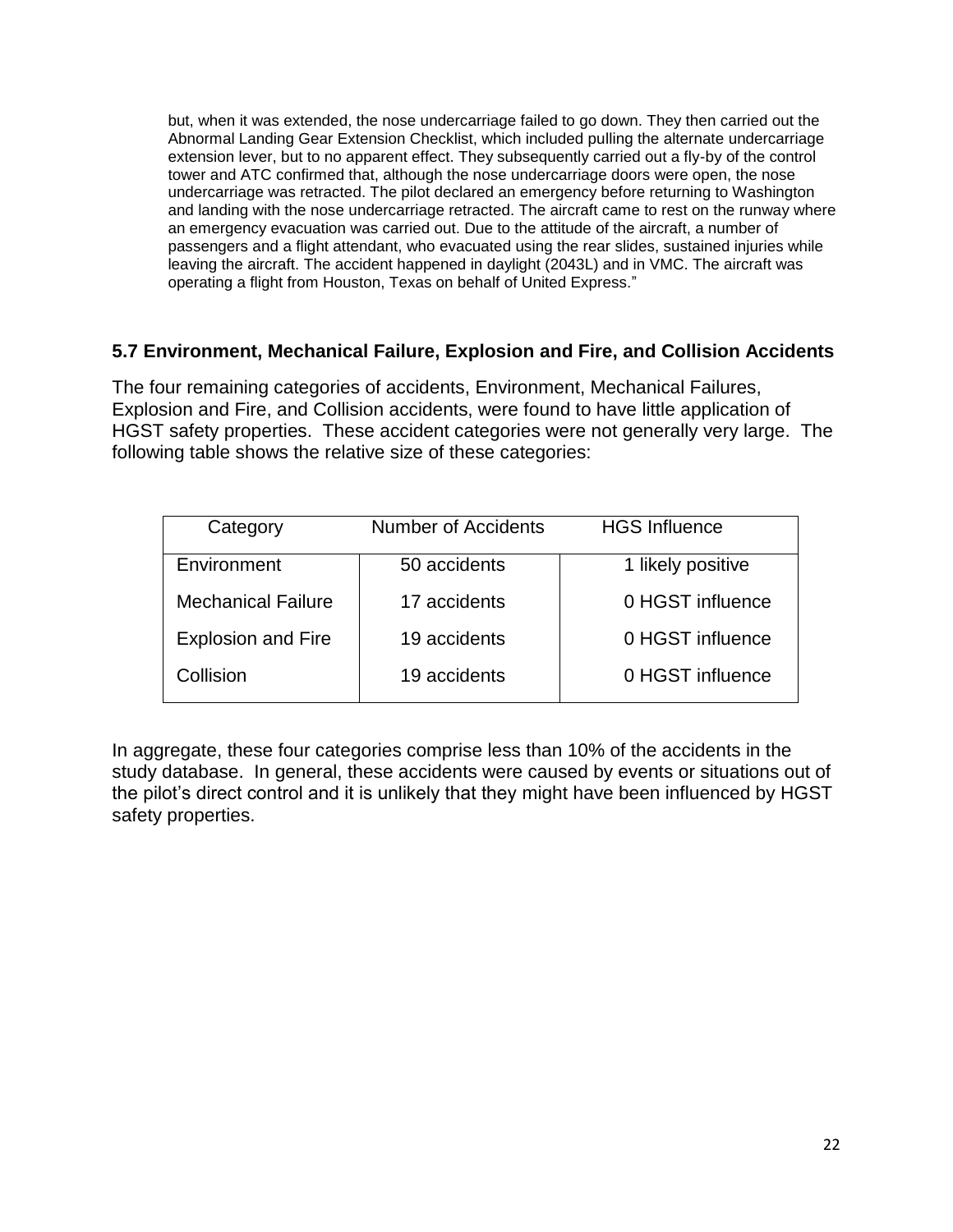#### **Conclusions**

The HGST safety properties were found to be most effective in those areas where the pilot was directly involved. Coincidentally, those accident categories comprised the greatest number of accidents. Specifically, the Takeoff and Landing and Loss-of-Control categories combined represent almost half of the accidents in the study. When the Miscellaneous category is included, that total consists of 574 accidents, or 58% of the total accidents. The influence of the HGST can be seen in the following table of accident categories, number of accidents within the category, and the number of accidents affected by the HGST.

| <b>Accident Category</b> | <b>Number of Accidents</b> | <b>Accidents Affected by</b><br><b>HGST</b> |
|--------------------------|----------------------------|---------------------------------------------|
| Takeoff & Landing        | 341 accidents              | 237 (69%) affected by<br><b>HGST</b>        |
| Loss-of-Control          | 123 accidents              | 70 (57%) affected by<br><b>HGST</b>         |
| <b>Miscellaneous</b>     | 110 accidents              | 37 (33%) affected by<br><b>HGST</b>         |

Focusing on these three areas specifically, the HGST would have positively or likely positively influenced 344 out of 584 accidents, or 59% of the accidents in the combination of these three categories.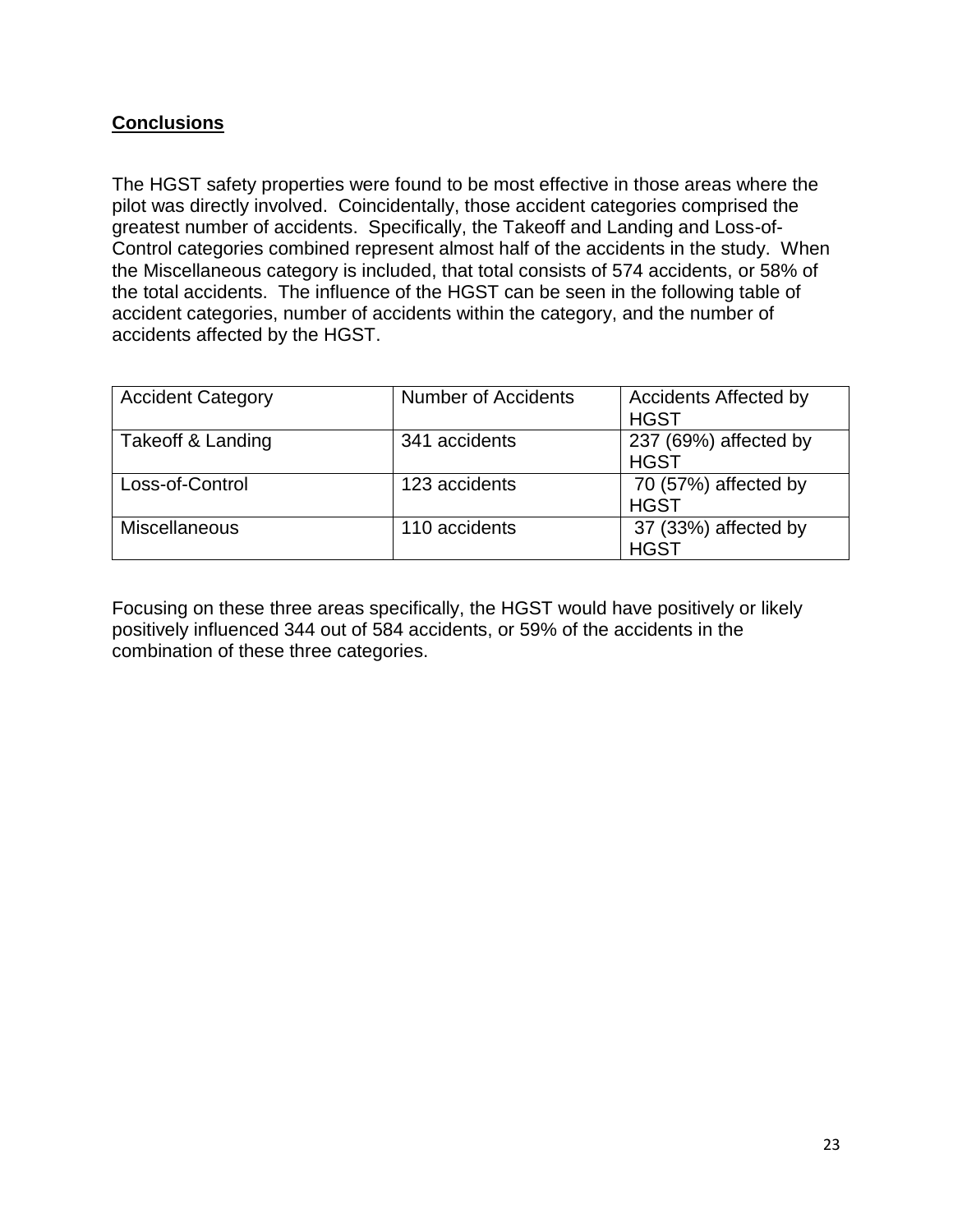## **Appendix A – Aircraft Included in the Study**

Airbus A310-200 Airbus A310-300 Airbus A319-100 Airbus A320-210 Airbus A320-230 Airbus A321-110 Airbus A321-130 Airbus A321-210 Airbus A321-230 Airbus A330-200 Airbus A330-300 Airbus A340-200 Airbus A340-310 Airbus A340-500 Airbus A340-600 Antonov An-124 Antonov An-124-100 Antonov An-140 Antonov An-140-100 Antonov An-32 Antonov An-32A Antonov An-32B Antonov An-38-100 Antonov An-70 Antonov An-72 Antonov An-72-100 Antonov An-74-200 Antonov An-74T-200 Antonov An-74TK-200 ATR-72-200F ATR-42-300 ATR-42-500 ATR-72-200 ATR-72-210 ATR-72-500 Avro RJ100 Avro RJ70 Avro RJ85 B.Ae. Jetstream 31 B.Ae. Jetstream 32

B.Ae. Jetstream 41 B.Ae. Jetstream Super 31 Beech 200 King Air Beech 200C King Air Beech 200T King Air Beech 300 King Air Beech 300LW King Air Beech 350 King Air Beech 350C King Air Beech A200 King Air Beech B200 King Air Beech B200C King Air Beech B300 King Air Beech Commuter 1900C Beech Commuter 1900C-1 Beech Commuter 1900D Beechjet 400 Beriev BE200ChS Boeing 717-200 Boeing 737-300 Boeing 737-300F Boeing 737-400 Boeing 737-500 Boeing 737-600 Boeing 737-700 Boeing 737-800 Boeing 747-300 Boeing 747-400 Boeing 747-400ER Boeing 747-400F Boeing 747-400M Boeing 747-400SF Boeing 757-200 Boeing 757-200PF Boeing 757-300 Boeing 767-200 Boeing 767-200EM Boeing 767-200ER Boeing 767-300ER Boeing 777-200ER

Boeing 777-300 Bombardier Global 5000 Bombardier Global Express British Aerospace 146-100 British Aerospace 146-200 British Aerospace 146-300 British Aerospace ATP Canadair Challenger 600 Canadair Challenger 601-3R Canadair Challenger 604 Canadair RJ 100 Canadair RJ 100LR Canadair RJ 200 Canadair RJ 200LR Canadair RJ 440 Canadair RJ Challenger 800 Cessna 550 Citation Bravo Cessna 550 Citation II Cessna 551 Citation II/SP Cessna 560 Citation Encore Cessna 560 Citation Excel Cessna 560 Citation Ultra Cessna 560 Citation V Cessna 650 Citation III Cessna 650 Citation VII Cessna 660 Citation VI Cessna 750 Citation X Dassault Falcon 2000 Dassault Falcon 50 Dassault Falcon 900 DHC Dash 7 DHC Dash 8-100 DHC Dash 8-300 DHC Dash 8-400 Dornier 228-100 Dornier 228-200 Dornier 328-100 Douglas MD-11 Douglas MD-11F Douglas MD-81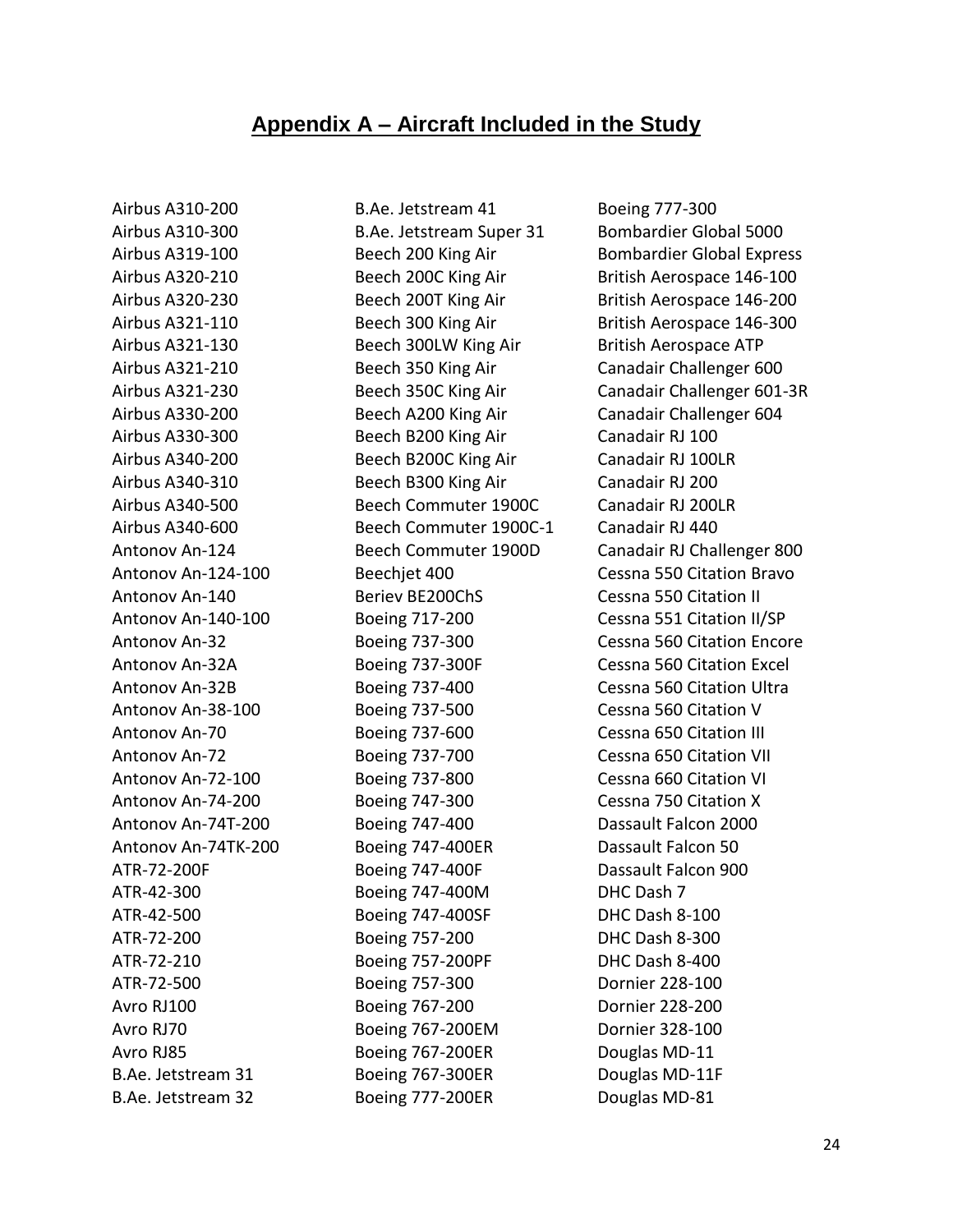Douglas MD-82 Douglas MD-83 Douglas MD-90-30 Embraer 170 Embraer 170 SE Embraer 170 SU Embraer 190 LR Embraer 195 Embraer EMB-120 Brasilia Embraer ERJ-135 Legacy 60 Embraer ERJ-135ER Embraer ERJ-135LR Embraer ERJ-145ER Embraer ERJ-145LU Fairchild SA-227AC Metro 23

Fairchild/Dornier 328Jet Fokker 100 Fokker 50 Fokker 70 GA Gulfstream IV GA Gulfstream IVSP GA Gulfstream V IAI 1125 Astra SP IAI 1125 Astra SPX IAI Gulfstream G100 Ilyushin Il-114F Ilyushin Il-86 IPTN 212-100 IPTN CN-235-100 Learjet 40

Learjet 45 Learjet 55 Learjet 60 Mitsubishi Mu-300 Diamond 1 Mitsubishi Mu-300 Diamond 1A Peregrine PJ-2 Premier I SAAB 2000 Saab 340A Saab 340B Short 360 Shorts 360-300 Sino Swearingen SJ30-2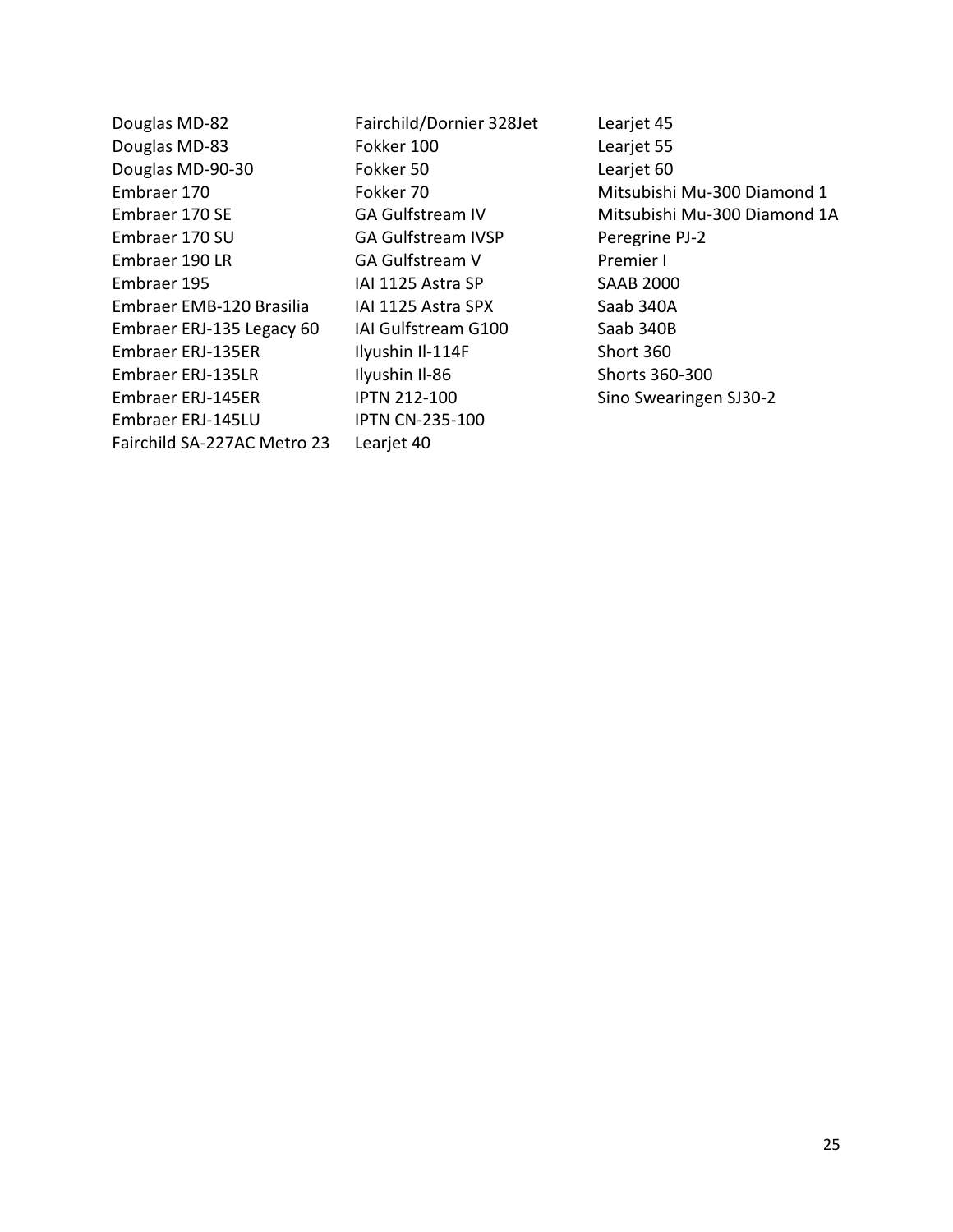## **Appendix B – Aircraft Excluded from the Study**

ASTA Nomad Aerocar Aerospatiale Corvette Aerospatiale Caravel Airbus A300 Antonov 2/12/24/26, 26B, 28 Augusta SF 600 DC-3/4/6/8/10 Nimrod BAC 111 Concord King Air 100 Boeing 707/727/ 737-200, 737-200 Adv., 737- 200C, 737-200C Adv., 737- 200F Adv., 737-200QC 747- 100/200/SP C-17 Bristol 170 BA HS 125 CL 44 CASA 212 CN 235 CJ 1/2/3 C206/207/210/406 Commander 500/1000/ 690/980 Catalina

Cessna 500 Citation I Cessna 500 Citation I/SP Cessna 501 Citation I Cessna 501 Citation I/SP Eagle II Convair 240/340/440/580 Curtis C46 Falcon 10/20/200 Beaver Buffalo Twin Otter Dornier 128 DO 28D2 EMB 110/121/711/720 Excel Jet Fairchild C123K F-27 FH 227 Fairchild 226 Merlin Fairchild Metro SA 22/26A/26T Fokker F27/28 Gulfstream G1/G2 GA 1159A Gulfstream III Albatross Mallard Harbin Y-12 Hawker 125/748

Hansa IAI 1124 Westwind IL 18/38/62/76 Lear 23/24/25/35 Let 410 Lisvnov Li2 Lockheed 100 Lockheed Tristar 1011 Lockheed Jetstar Lockheed 188 Electra Lockheed C-130 P2V/P3 Mitsubishi MU2 NAMC YS11 Parenavia AP68 TP 300 BN Islander Piaggio 180 PC 6/12 PA 23 Aztec PA 31 Saberliner 75 SAC Y-8 Shorts 330 Tupolev 134/154 Vickers 700 Viscounts Xian Yun 7-100 Yak 40/42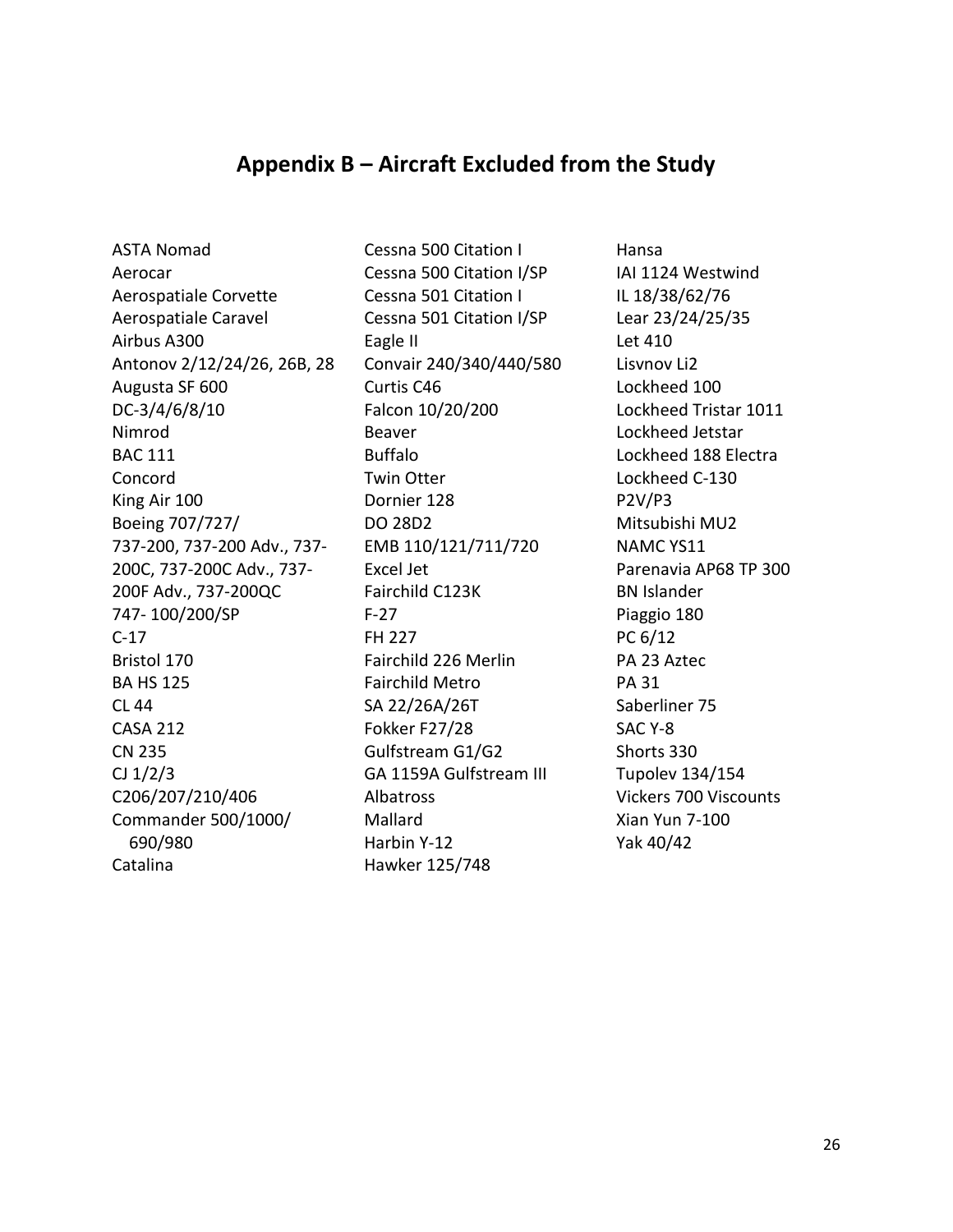# Data Filtering Process

![](_page_27_Figure_2.jpeg)